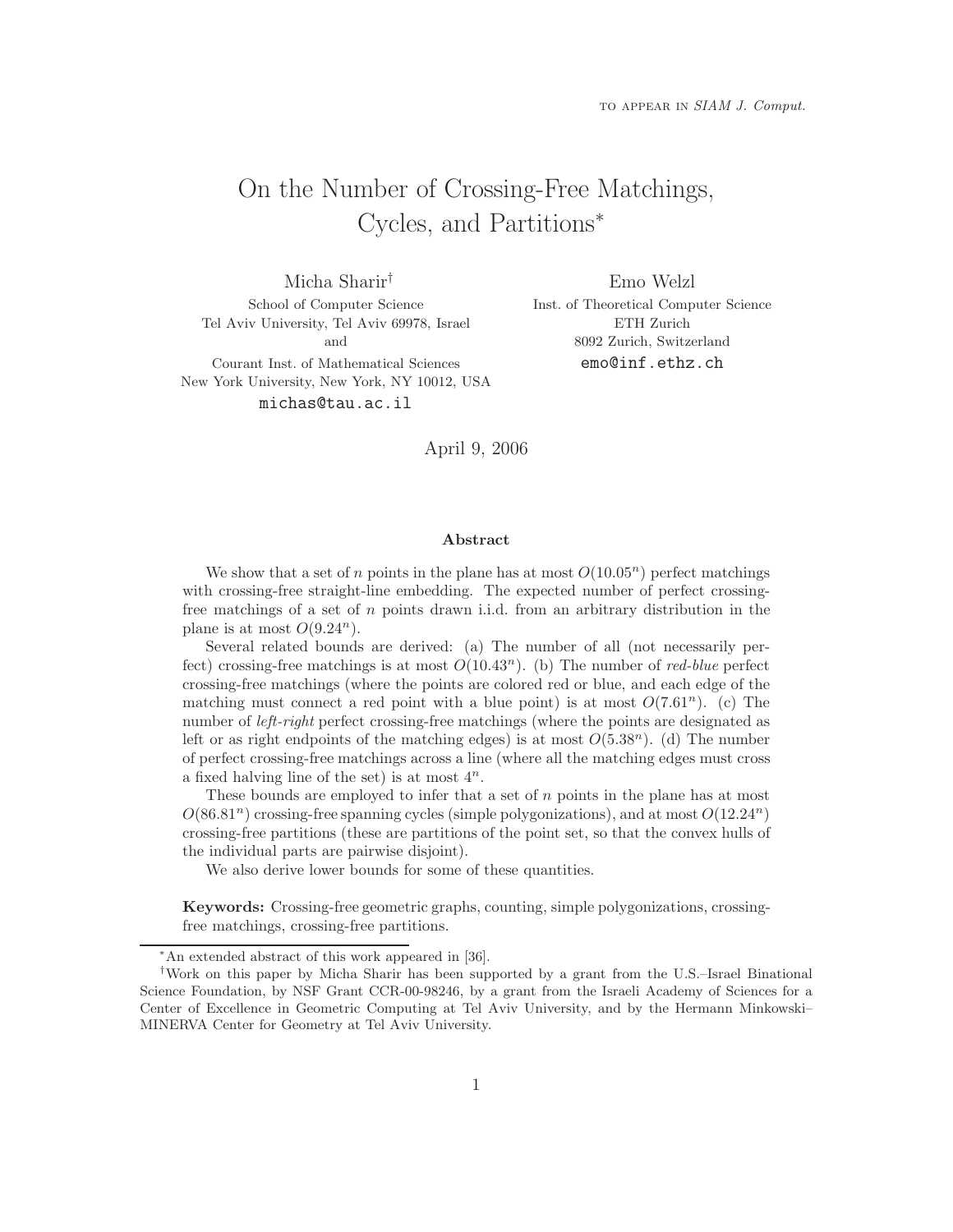## 1 Introduction

Let P be a set of n points in the plane. A *geometric graph* on P is a graph that has P as its vertex set and its edges are drawn as straight segments connecting the corresponding pairs of points. The graph is crossing-free if no pair of its edges cross each other, i.e., any two edges are not allowed to share any points other than common endpoints. Therefore, these are planar graphs with a plane embedding given by this specific drawing. We are interested in the number of crossing-free geometric graphs on P of several special types. Specifically, we consider the numbers  $tr(P)$ , of *triangulations* (i.e., maximal crossing-free graphs),  $\mathsf{pm}(P)$ , of crossing-free perfect matchings,  $\mathsf{sc}(P)$ , of crossing-free spanning cycles, and,  $cfp(P)$ , of crossing-free partitions<sup>1</sup> (these are partitions of P, so that the convex hulls of the individual parts are pairwise disjoint). We are primarily concerned with upper bounds for the numbers listed above in terms of n.

$$
\mathcal{A}\setminus\mathcal{A}\setminus\mathcal{A}\setminus\mathcal{B}\setminus\mathcal{B}\setminus\mathcal{B}\setminus\mathcal{B}\setminus\mathcal{B}\setminus\mathcal{B}\setminus\mathcal{B}\setminus\mathcal{B}
$$

Figure 1: 6 points with 12 crossing-free perfect matchings, the maximum possible number; see [3] for the maximum numbers for up to ten points: 3 for 4 points, 12 for 6, 56 for 8, and 311 for 10.

History. This problem goes back to Newborn and Moser [32] in 1980 who ask for the maximal possible number of crossing-free spanning cycles in a set of  $n$  points<sup>2</sup>—they provide an upper bound of  $2 \cdot 6^{n-2} \left\lfloor \frac{n}{2} \right\rfloor!$  but conjecture that the right bound should be of the form  $c^n$  for some constant c. This fact was established in 1982 by Ajtai, Chvátal, Newborn, and Szemerédi [4], who show<sup>3</sup> that there are at most  $10^{13n}$  crossing-free graphs on n points. For motivation they mention—besides [32]—a question of David Avis about the maximum number of triangulations a set of n points can have.

Further developments were mainly concerned with deriving progressively better upper bounds for the number of triangulations<sup>4</sup> [38, 17, 35], so far culminating in a  $59^n$  upper bound by Santos and Seidel [34] in 2003.<sup>5</sup> This compares to  $\Omega(8.48^n)$ , the largest known number of triangulations for a set of  $n$  points, recently derived by Aichholzer et al. [1]; this improves an earlier lower bound of  $8^n/\text{poly}(n)$  given by García et al. [21]. (We let "poly $(n)$ " denote a polynomial factor in  $n$ .)

 $1$ Our research was triggered by Marc van Kreveld asking about the number of crossing-free partitions, (see [10] for a motivation from geographic information systems) and, in the same week, by Michael Hoffmann and Yoshio Okamoto asking about the number of crossing-free spanning paths of a point set (motivated by their quest for good fixed parameter algorithms for the planar Euclidean Traveling Salesman Problem in the presence of a fixed number of inner points [14]); see also [23].

<sup>&</sup>lt;sup>2</sup>In fact, Akl's work [6] appeared earlier, but it already refers to the manuscript by Newborn and Moser, and improves a lower bound (on the maximal number of crossing-free spanning cycles) of theirs.

<sup>&</sup>lt;sup>3</sup>This paper is famous for its *Crossing Lemma*, proved in preparation of the singly exponential bound. The lemma gives an upper bound on the number of edges a geometric graph with a given number of crossings can have.

<sup>4</sup>Interest was also motivated by the obviously related question (from geometric modeling [38]) of how many bits it takes to encode a triangulation of a point set.

<sup>&</sup>lt;sup>5</sup>Recently, this bound was improved to  $43^n$  in [37]. However, the bounds on spanning cycles and crossingfree partitions we derive here via matchings are still better than the bounds obtained via this new triangulation bound.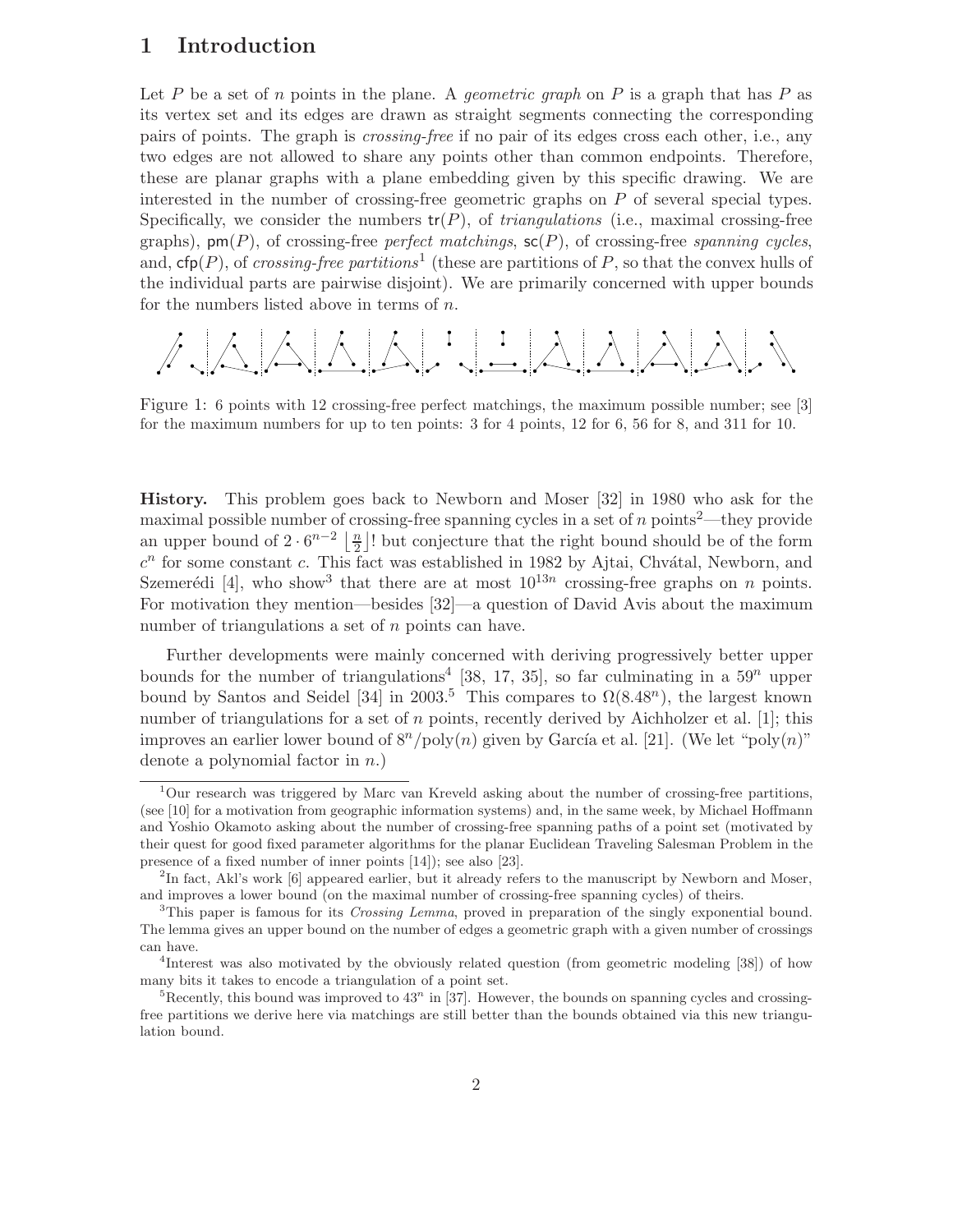Since every crossing-free graph is contained in some triangulation, and a triangulation has at most  $3n-6$  edges, an upper bound of  $c<sup>n</sup>$  for the number of triangulations immediately yields an upper bound of  $2^{3n-6}c^n < (8c)^n$  for the number of all crossing-free graphs on a set of n points. Thus, with  $c \leq 59$ , this number is at most  $472^n$ . To the best of our knowledge, all upper bounds derived so far on the number of crossing-free graphs of various types are derived via a bound on the number of triangulations, albeit in more refined ways.

One such approach is to exploit the fact that graphs of certain specific types have a fixed number of edges. For example, since a perfect matching has  $\frac{n}{2}$  edges, we readily obtain  $\mathsf{pm}(P) \leq \binom{3n-6}{n/2}$  tr(*P*) < 227.98<sup>n</sup> [18]. A short historical account of bounds on  $\mathsf{sc}(P)$ , with references including [6, 16, 21, 22, 24, 32, 33], can be found at the web site [15] (see also [12, Section 8.4, Problem 8]). The best bound published so far is  $3.37^n \cdot tr(P) \le 198.83^n$ , which relies on a bound of  $3.37^n$  on the number of cycles in a planar graph  $[7]$ .<sup>6</sup>

Crossing-free partitions fit into the picture, since every such partition can be uniquely identified with the graph of edges of the convex hulls of the individual parts—these edges form a crossing-free geometric graph of at most n edges; see Figure 2.

The situation is better understood for special configurations, for example for P a set of n points in convex position<sup>7</sup> (namely, the vertex set of a convex  $n$ -gon), where the *Catalan numbers*  $C_m := \frac{1}{m+1} {2m \choose m} = \Theta(m^{-3/2} 4^m), m \in \mathbb{N}_0$ , play a prominent role. In convex position  $tr(P) = C_{n-2}$  (the Euler-Segner problem, cf. [39, page 212] for a discussion of its history),  $\mathsf{pm}(P) = C_{n/2}$  for *n* even (due to [20], cf. [39]),  $\mathsf{sc}(P) = 1$ , and  $\mathsf{cfp}(P) = C_n$  ([9]).



Figure 2: A crossing-free partition and its graph.

Crossing-free partitions for point sets in convex position constitute a well-established notion because of its many connections to other problems, probably starting with "planar rhyme schemes" in Becker's note [9], cf. [39, Solution to 6.19pp]. The general case was considered by [13] (under the name of pairwise linearly separable partitions) for clustering algorithms. They show that the number of partitions into k parts is  $O(n^{6k-12})$  for k constant.

Under the assumption of *general posi*tion (no three points on a common line) it is known [21] that the number of crossingfree perfect matchings on a set of fixed size is minimized when the set is in convex position.<sup>8</sup> With little surprise, the same holds



Figure 3: 6 points in convex position with  $C_3 = 5$ crossing-free perfect matchings.

for spanning cycles, but it does not hold for triangulations [2, 25, 30]. For crossing-free partitions, this is an open question.

 ${}^{6}$ In the course of our investigations, we showed that a graph with m edges and n vertices can have at most  $\left(\frac{m}{n}\right)^n$  cycles; hence, a planar graph can have at most  $3^n$  cycles. Then Raimund Seidel provided us with an argument, based on linear algebra, that a planar graph can have at most  $\sqrt{6}^n < 2.45^n$  spanning cycles.

<sup>&</sup>lt;sup>7</sup>For another example, it can be shown that the number of triangulations is at most  $2^{3mn-m-n}$  for an  $m \times n$  grid (with  $(m + 1)(n + 1)$  points) [5] (cf. also [26]).<br><sup>8</sup>Recently, Aichholzer et al. [1] showed that any family of acyclic graphs has the minimal number of

crossing-free embeddings on a fixed point set when the set is in convex position.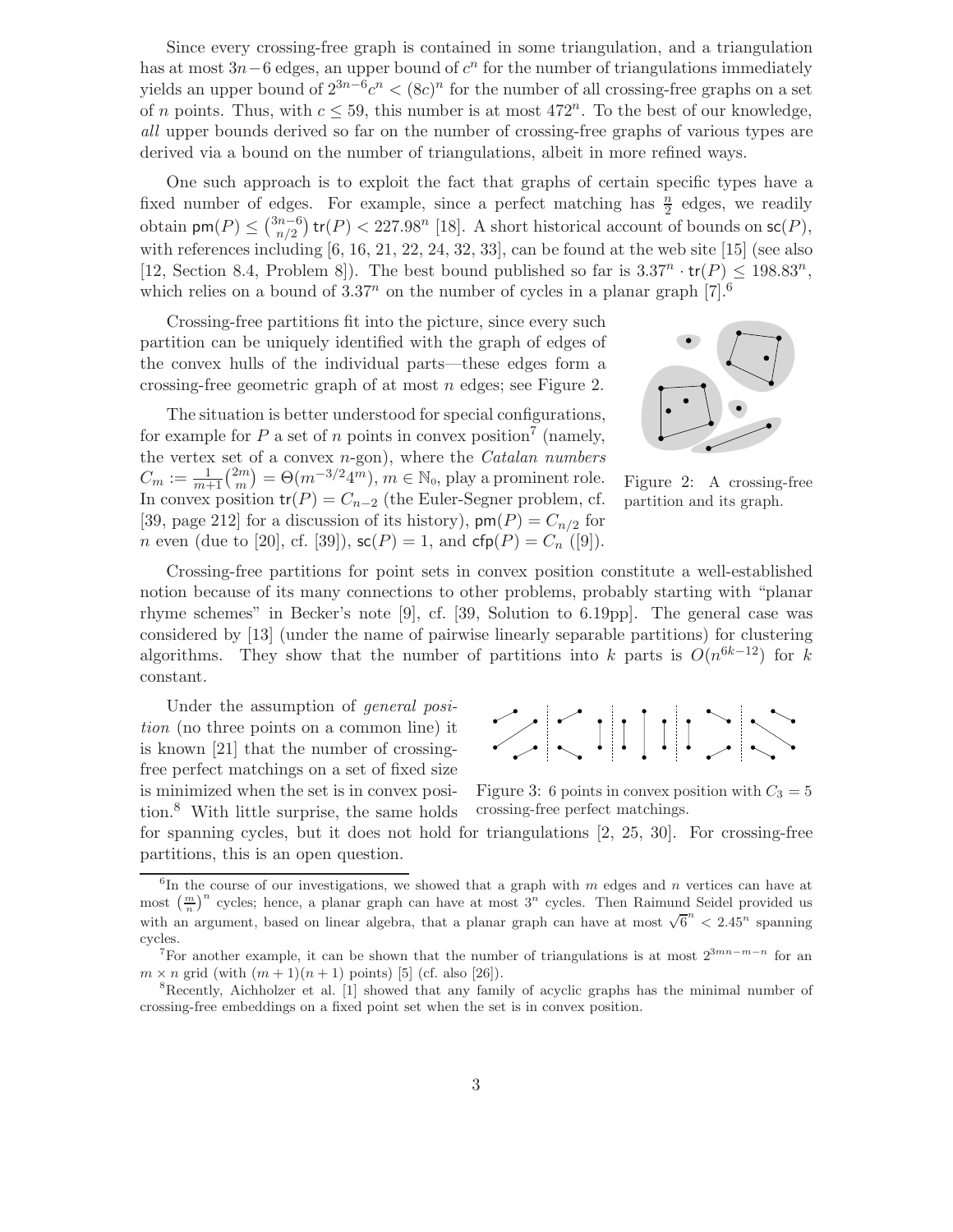**New results.** The main results of this paper are the following upper bounds, for a set  $P$ of *n* points in the plane:  $\text{pm}(P) = O(10.05^n)$ ,  $\text{sc}(P) = O(86.81^n)$ , and  $\text{cfp}(P) = O(12.24^n)$ . Also, the expected number of perfect crossing-free matchings of a set of n points drawn i.i.d. from *any* distribution in the plane (as long as two random points coincide with probability 0) is at most  $O(9.24^n)$ .

The new bound on the number of crossing-free perfect matchings is derived by an inductive technique that we have adapted from the method that Santos and Seidel [34] used for triangulations (the adaption however is far from obvious). We then go on to derive several improved bounds on the number of crossing-free matchings of various special types. Specifically, we show:

(a) The number of all (not necessarily perfect) crossing-free matchings is at most  $O(10.43^n)$ .

(b) The number of red-blue perfect crossing-free matchings (where half of the points are colored red and half blue, and each edge of the matching must connect a red point with a blue point) is at most  $O(7.61^n)$ .

(c) The number of left-right perfect crossing-free matchings (where the points are designated as left or as right endpoints of the matching edges) is at most  $O(5.38^n)$ .

(d) The number of perfect crossing-free matchings across a line (where all the matching edges must cross a fixed halving line of the set) is at most  $4^n$ .

Finally, we derive upper bounds for the numbers of crossing-free spanning cycles and crossing-free partitions of  $P$  in terms of the number of certain types of matchings of certain point sets P' that are constructed from P. This yields the bounds  $O(86.81^n)$  for the number of crossing-free cycles, and  $O(12.24<sup>n</sup>)$  for the number of crossing-free partitions.

We summarize the state of affairs in Table 1, including lower bounds which we will derive in Section 6, many of which use the *double-chain* configuration from [21].

|  | pm |                                                                                                                                                                | $\parallel$ ma   rbpm   Irpm   alpm   rdpm $\parallel$ |  |  |
|--|----|----------------------------------------------------------------------------------------------------------------------------------------------------------------|--------------------------------------------------------|--|--|
|  |    | $\forall P:\leq \parallel 59 \; [34] \parallel 10.05 \parallel 86.81 \parallel 12.24 \parallel 10.43 \parallel 7.61 \parallel 5.38 \parallel 4 \parallel 9.24$ |                                                        |  |  |
|  |    | $\exists P:\geq \parallel 8.48$ [1] $\parallel 3$ [21] $\parallel 4.64$ [21] $\parallel 5.23$ $\parallel 4$ $\parallel 2.23$                                   |                                                        |  |  |

Table 1: Entries c in the upper bound row should be read as  $O(c^n)$ , and entries c in the lower bound row should be read as  $\Omega(c^n/\text{poly}(n))$ , where  $n := |P|$ . "ma" stands for all (not necessarily perfect) crossing-free matchings, "rbpm" for perfect red-blue crossing-free matchings, "lrpm" for perfect leftright crossing-free matchings, "alpm" for perfect crossing-free matchings across a line, and "rdpm" for the expected number of perfect crossing-free matchings of a set of i.i.d. points.

This paper shows that significantly better bounds can be derived for matchings than those known earlier for other types of graphs, and, moreover, that matchings are a good basis for deriving bounds for crossing-free partitions and spanning cycles—as opposed to the situation before, where such bounds have always relied on triangulations.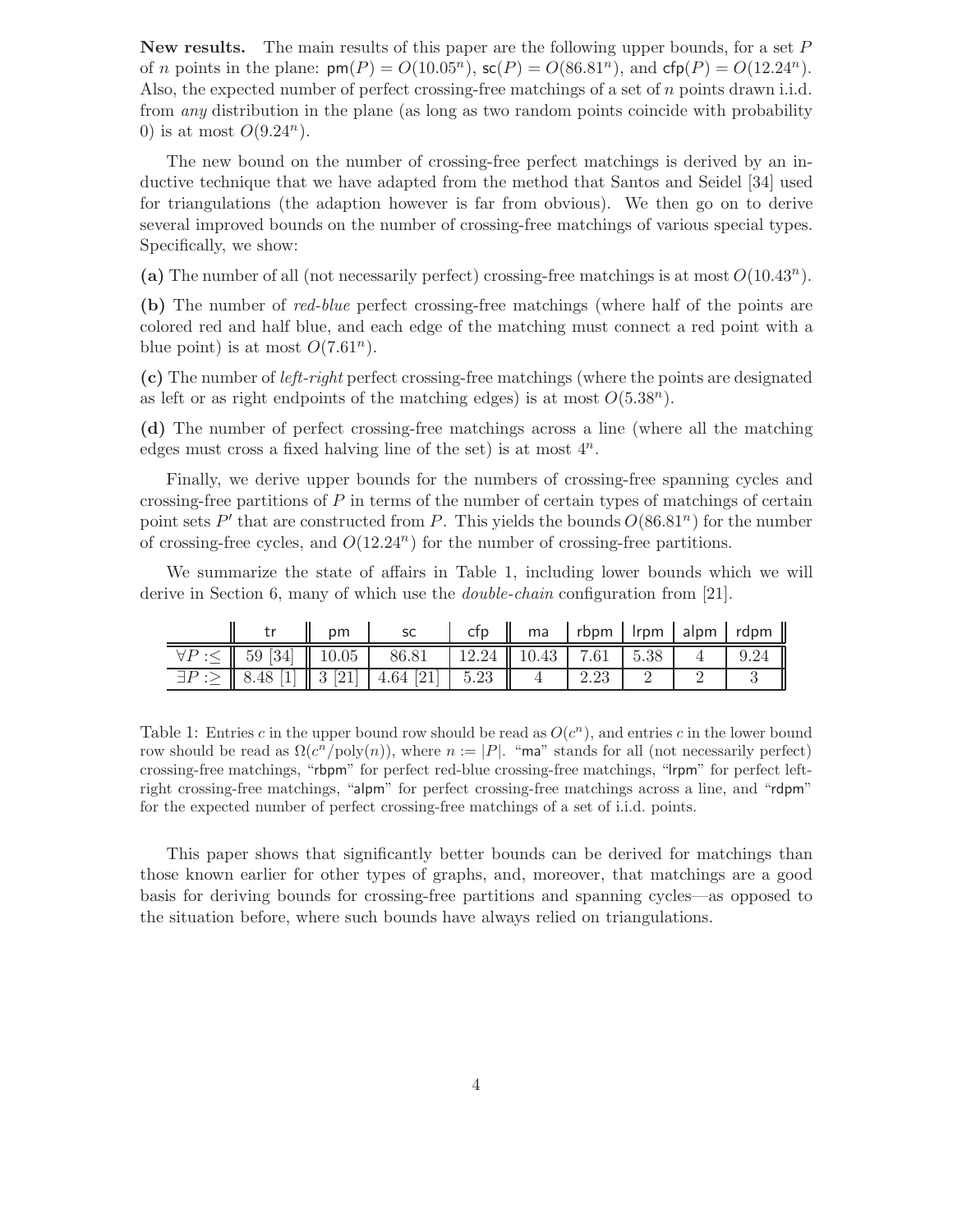## 2 Matchings: The Setup and a Recurrence

Let  $P$  be a set of  $n$  points in the plane in general position, no three on a line, no two on a vertical line. It is easy to see that this is no constraint when it comes to upper bounds on  $\textsf{pm}(P)$ . A crossing-free matching is a collection of pairwise disjoint segments whose endpoints belong to P. Given such a matching  $M$ , each point of P is either matched, if it is an endpoint of a segment of  $M$ , or *isolated*, otherwise. The number of matched points is clearly always even. If 2m points are matched and s points are isolated, we call  $M$  a crossing-free m-matching or  $(m, s)$ -matching. We have  $n = 2m + s$ .

We denote by  $\text{ma}_m(P)$  the number of crossing-free matchings of P with m segments (for  $m \in \mathbb{R}$ —this number is clearly 0 unless  $m \in \{0, 1, \ldots, \lfloor \frac{n}{2} \rfloor\}$ , and by  $\mathsf{ma}(P)$  the number of all crossing-free matchings of P (i.e.,  $\text{ma}(P) = \sum_m \text{ma}_m(P)$ ). Recall that  $\text{pm}(P) = \text{ma}_{n/2}(P)$ .

Let M be a crossing-free  $(m, s)$ -matching on a set P of  $n = 2m + s$  points, as above. The degree  $d(p)$  of a point  $p \in P$  in M is defined as follows. It is 0 if p is isolated in M. Otherwise, if p is a left (resp., right) endpoint of a segment of M,  $d(p)$  is equal to the number of visible left (resp., right) endpoints of other segments of M, plus the number of visible isolated points; "visible" means vertically visible from the relative interior of the segment of  $M$  that has  $p$  as an endpoint. Thus  $p$  and the other endpoint of the segment are not counted in  $d(p)$ . See Figure 4 for an illustration.

Each left (resp., right) endpoint  $u$  in  $M$  can contribute at most 2 to the degrees of other points: 1 to each of the left (resp., right) endpoints of the segments lying vertically above and below  $u$ , if there exist such segments. Similarly, each isolated point  $u$  can contribute at most  $4$  to the degrees of other points: 1 to each of the endpoints of the segments lying vertically above and below  $u$ . It follows that



$$
\sum_{p \in P} d(p) \le 4m + 4s.
$$

Figure 4: Degrees in a matching:  $d(u) = 2$ ,  $d(v) = 5$ ,  $d(w) = 1, d(z) = 2.$ 

There are many segments ready for removal. The idea is to remove segments incident to points of low degree in an  $(m, s)$ -matching (points of degree at most 3 or at most 4, to be specific). We will show that there are many such points at our disposal. Then, in the next step, we show that segments with an endpoint of low degree can be reinserted in not too many ways. These two facts will be combined to derive a recurrence for the matching count.

For each integer  $i \in \mathbb{N}_0$ , let  $v_i = v_i(M)$  denote the number of matched points of P with degree *i* in *M*. Hence,  $\sum_{i\geq 0} v_i = 2m$ .

**Lemma 2.1** Let  $n, m, s \in \mathbb{N}_0$ , with  $n = 2m + s$ . In every  $(m, s)$ -matching of any set of n points, we have

$$
2n \leq 4v_0 + 3v_1 + 2v_2 + v_3 + 6s , \quad and \tag{1}
$$

$$
3n \le 5v_0 + 4v_1 + 3v_2 + 2v_3 + v_4 + 7s \tag{2}
$$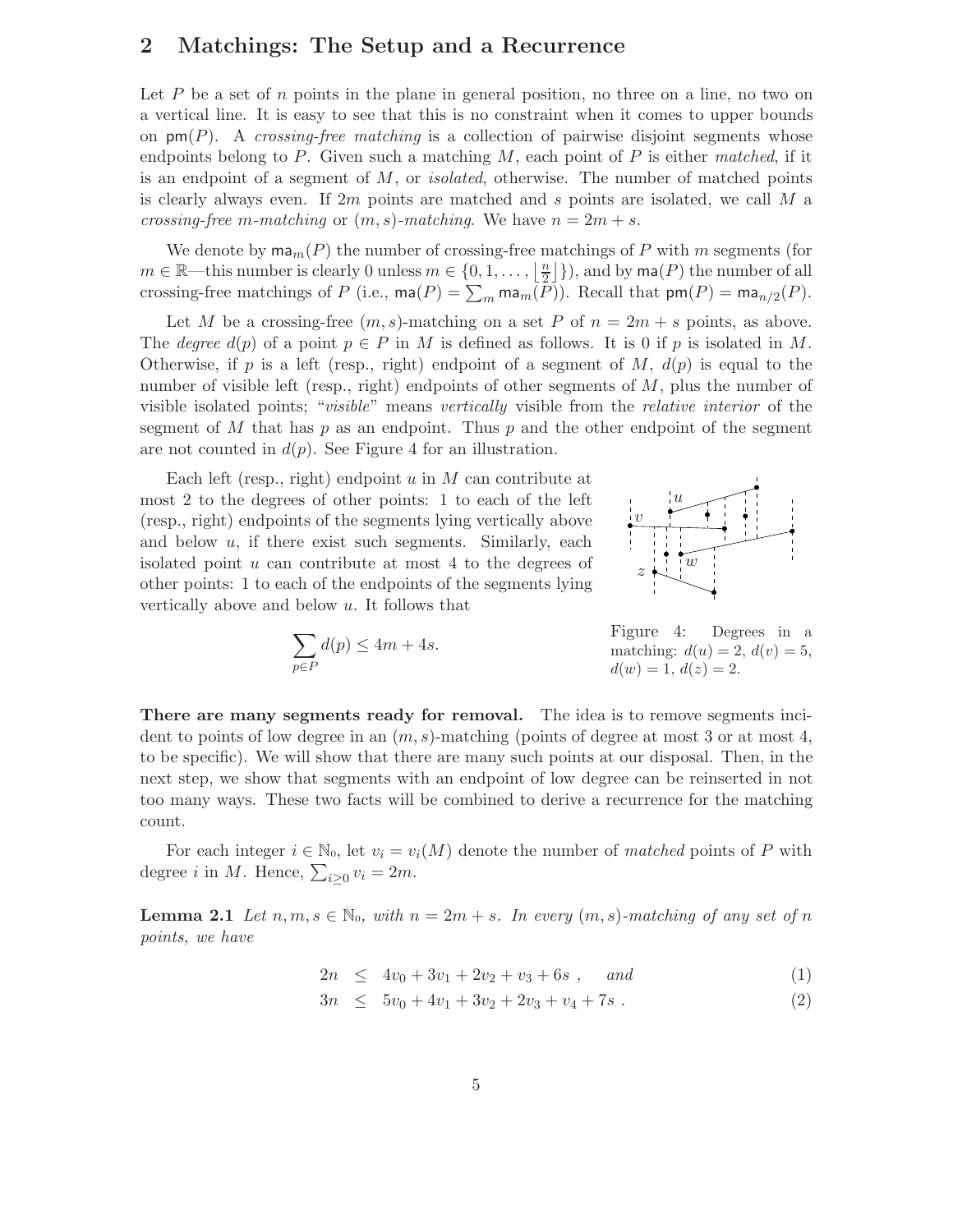Proof. Let P be the underlying point set. We have

$$
\sum_{i\geq 0} i v_i = \sum_{p\in P} d(p) \leq 4s + 4m = 4s + \sum_{i\geq 0} 2v_i .
$$

Therefore,  $0 \leq 4s + \sum_{i \geq 0} (2 - i)v_i$ . For  $\kappa \in \mathbb{R}^+$ , we add  $\kappa$  times  $n = s + \sum_{i \geq 0} v_i$  to both sides to get

$$
\kappa n \le (4 + \kappa)s + \sum_{i \ge 0} (2 + \kappa - i)v_i \le (4 + \kappa)s + \sum_{0 \le i < 2 + \kappa} (2 + \kappa - i)v_i \tag{3}
$$

We specialize<sup>9</sup> to  $\kappa = 2$  for assertion (1) and  $\kappa = 3$  for (2).

There are not too many ways of inserting a segment. Fix some  $p \in P$  and let M be a crossing-free matching which leaves p isolated. Now we match p with some other isolated point such that the overall matching continues to be crossing-free. For  $i \in \mathbb{N}_0$ , let  $h_i = h_i(p, P, M)$  be the number of ways that can be done so that p has degree i after its insertion.

**Lemma 2.2** 
$$
4h_0 + 3h_1 + 2h_2 + h_3 \leq 24
$$
, and (4)

口

$$
5h_0 + 4h_1 + 3h_2 + 2h_3 + h_4 \leq 48 . \tag{5}
$$

*Proof.* Let  $\ell_i = \ell_i(p, P, M)$  be the number of ways we can match the point p as a left endpoint of degree *i*. First, we claim that  $\ell_0 \in \{0, 1\}$ .

To show this, form the vertical decomposition of M by drawing a vertical segment up and down from each (matched or isolated) point of  $P \setminus \{p\}$ , and extend these segments until they meet an edge of  $M$ , or else, all the way to infinity; see Figure 5 for an illustration of such a decomposition. We call these vertical segments walls in order to distinguish them from the segments in the matching.



Figure 5: Inserting a segment at p;  $d(p) = 1$  after insertion.

We obtain a decomposition of the plane into vertical trapezoids. Let  $\tau$  be the trapezoid containing p (assuming general position, p lies in the interior of  $\tau$ ). See Figure 5.

We move from  $\tau$  to the right through vertical walls to adjacent trapezoids until we reach a vertical wall that is determined by a point  $v$  that is either a left endpoint or an isolated point (if at all—we may make our way to infinity when  $p$  cannot be matched as a left endpoint to any point, in which case  $\ell_i = 0$  for all i).

Note that up to that point there was always a unique choice for the next trapezoid to enter. Every crossing-free segment with  $p$  as its left endpoint will have to go through all of these trapezoids. It connects either to  $v$  (which can happen only if v is isolated), or crosses the vertical wall up or down from  $v$ . The former case yields a segment that gives p degree 0. In the latter case, v will contribute 1 to the degree of  $p$ . So  $pv$ , if an option, is the only possible segment that lets p have degree 0 as a left endpoint. (*pv* will not be an option when it crosses some segment, or when  $v$  is a left endpoint.)

<sup>&</sup>lt;sup>9</sup>We list here explicitly the two values that lead to the best results in the further derivations, although at this point it clearly looks rather arbitrary.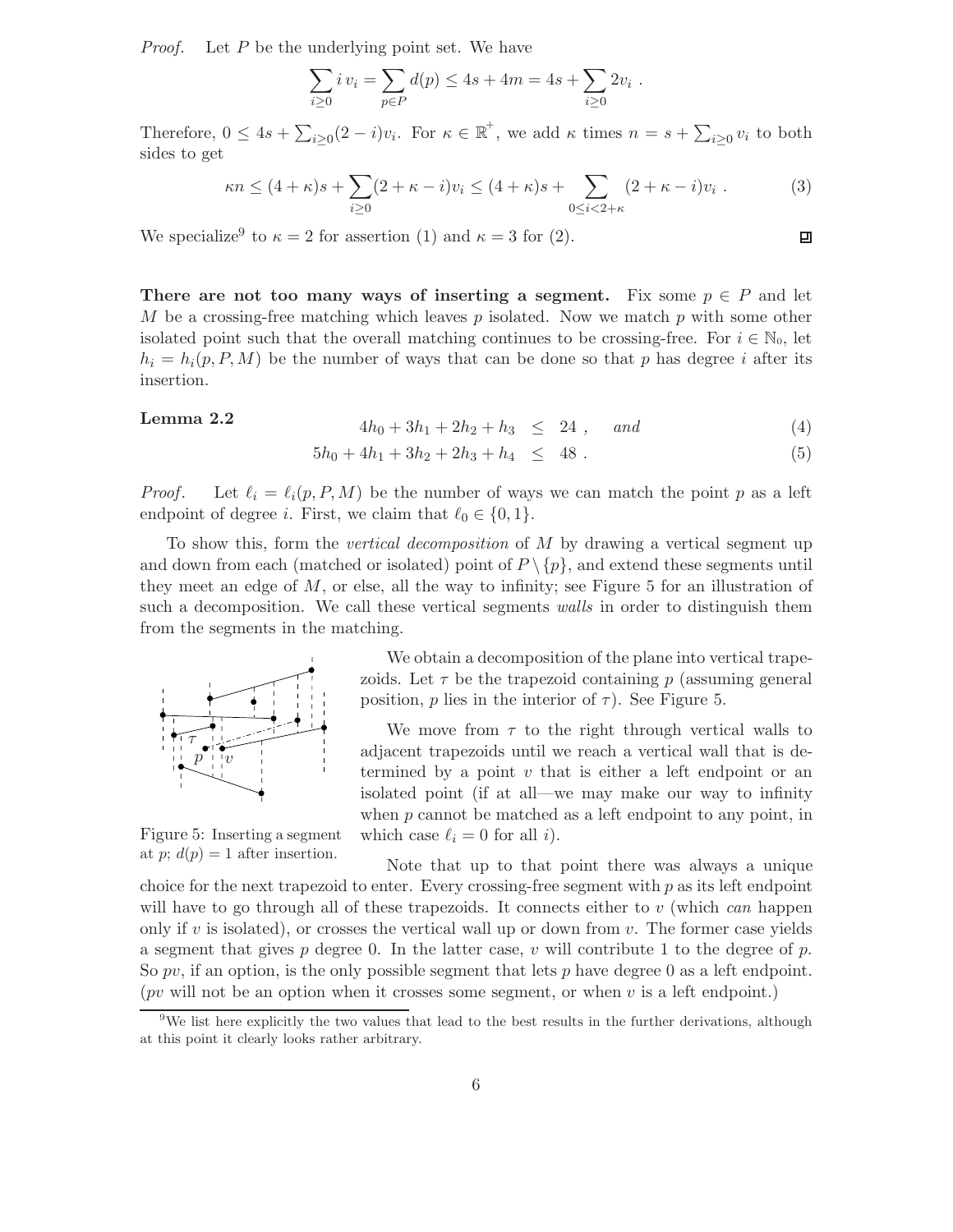We will return to this set-up when we consider degrees  $\geq 1$ , in which case v acts as a bifurcation point. Before doing so, we first introduce a function  $f$ . It maps every nonnegative real vector  $(\lambda_0, \lambda_1, \ldots, \lambda_k)$  of arbitrary length  $k + 1 \in \mathbb{N}$  to the maximum possible value<sup>10</sup> the expression

$$
\lambda_0 \ell_0 + \lambda_1 \ell_1 + \dots + \lambda_k \ell_k \tag{6}
$$

can attain (for any isolated point in any matching of any finite point set of any size). We have already shown that  $f(\lambda) \leq \lambda$  for  $\lambda \in \mathbb{R}_0^+$ . We claim that for all  $(\lambda_0, \lambda_1, \ldots, \lambda_k) \in$  $(\mathbb{R}_0^+)^{k+1}$ , with  $k \geq 1$ , we have

$$
f(\lambda_0, \lambda_1, \dots, \lambda_k) \leq \max\{\lambda_0 + f(\lambda_1, \dots, \lambda_k), 2f(\lambda_1, \dots, \lambda_k)\}.
$$
 (7)

Assuming (7) has been established, we can conclude that  $f(1) \leq 1$ ,  $f(2, 1) \leq 3$ ,  $f(3, 2, 1) \leq$ 6, and  $f(4, 3, 2, 1) \le 12$ ; that is<sup>11</sup>,  $4\ell_0 + 3\ell_1 + 2\ell_2 + \ell_3 \le 12$  and the first inequality of the lemma follows, since the same bound clearly holds for the case when  $p$  is a right endpoint. The second inequality follows similarly from  $f(5, 4, 3, 2, 1) \leq 24$ .

So it remains to prove  $(7)$ . Consider a constellation with a point p that realizes the value of  $f(\lambda_0, \lambda_1, \ldots, \lambda_k)$ . We return to the set-up considered above, where we have traced a unique sequence of trapezoids from  $p$  to the right, till we encountered the first bifurcation point v (if v does not exist then all  $\ell_i$  vanish).

Case 1: v is isolated. We know that  $\lambda_0 \ell_0 \leq \lambda_0$ . If we remove v from the point set, then every possible crossing-free segment emanating from  $p$  to its right has its degree decreased by 1. Therefore,  $\lambda_1 \ell_1 + \cdots + \lambda_k \ell_k \leq f(\lambda_1, \ldots, \lambda_k)$ , so the expression (6) cannot exceed  $\lambda_0 + f(\lambda_1, \ldots, \lambda_k)$  in this case.

Case 2: v is a matched left endpoint. Then  $\lambda_0 \ell_0 = 0$  (that is, we cannot connect p to v). Possible crossing-free segments with  $p$  as a left endpoint are discriminated according to whether they pass above or below  $v$ . We first concentrate on the segments that pass above v; we call them *relevant segments* (emanating from  $p$ ). Let  $\ell'_i$  be the number of relevant segments that give p degree i. We carefully remove isolated points from  $P \setminus \{p\}$ and segments with their endpoints from the matching  $M$  (eventually also the segment of which  $v$  is a left endpoint), so that in the end all relevant segments are still available and each one, if inserted, makes the degree of  $p$  exactly 1 unit smaller than its original value (this deletion process may create new possibilities for segments from  $p$ ). That will show  $\lambda_1 \ell'_1 + \cdots + \lambda_k \ell'_k \leq f(\lambda_1, \ldots, \lambda_k)$ . The same will apply to segments that pass below v, using a symmetric argument, which gives the bound of  $2f(\lambda_1, \ldots, \lambda_k)$  for (6) in this second case.

The removal process is performed as follows. We define a relation  $\prec$  on the set whose elements are the edges of M and the singleton sets formed by the isolated points of  $P \setminus \{p\}$ :  $a \lt b$  if a point  $a' \in a$  is vertically visible from a point  $b' \in b$ , with  $a'$  below  $b'$ . As is well known (cf. [19, Lemma 11.4]),  $\prec$  is acyclic. Let  $\prec^+$  denote the transitive closure of  $\prec$ , and let ≺<sup>∗</sup> denote the transitive reflexive closure of ≺.

Let  $e$  be the segment with  $v$  as its left endpoint, and consider a minimal element  $a$  with  $a \prec^+ e$ . Such an element exists, unless e itself is a minimal element with respect to  $\prec$ .

<sup>10</sup>A priori, this value could be infinite.

<sup>&</sup>lt;sup>11</sup>Note that  $\ell_i \leq 2^i$  for each  $i \geq 0$  (which can be shown to be tight); this only yields a bound of 26 for the linear combination in question. Moreover,  $\sum_{i=0}^{k} \ell_i \leq 2^k$  (which again is tight), but this only improves the bound to 15, still short of what we need.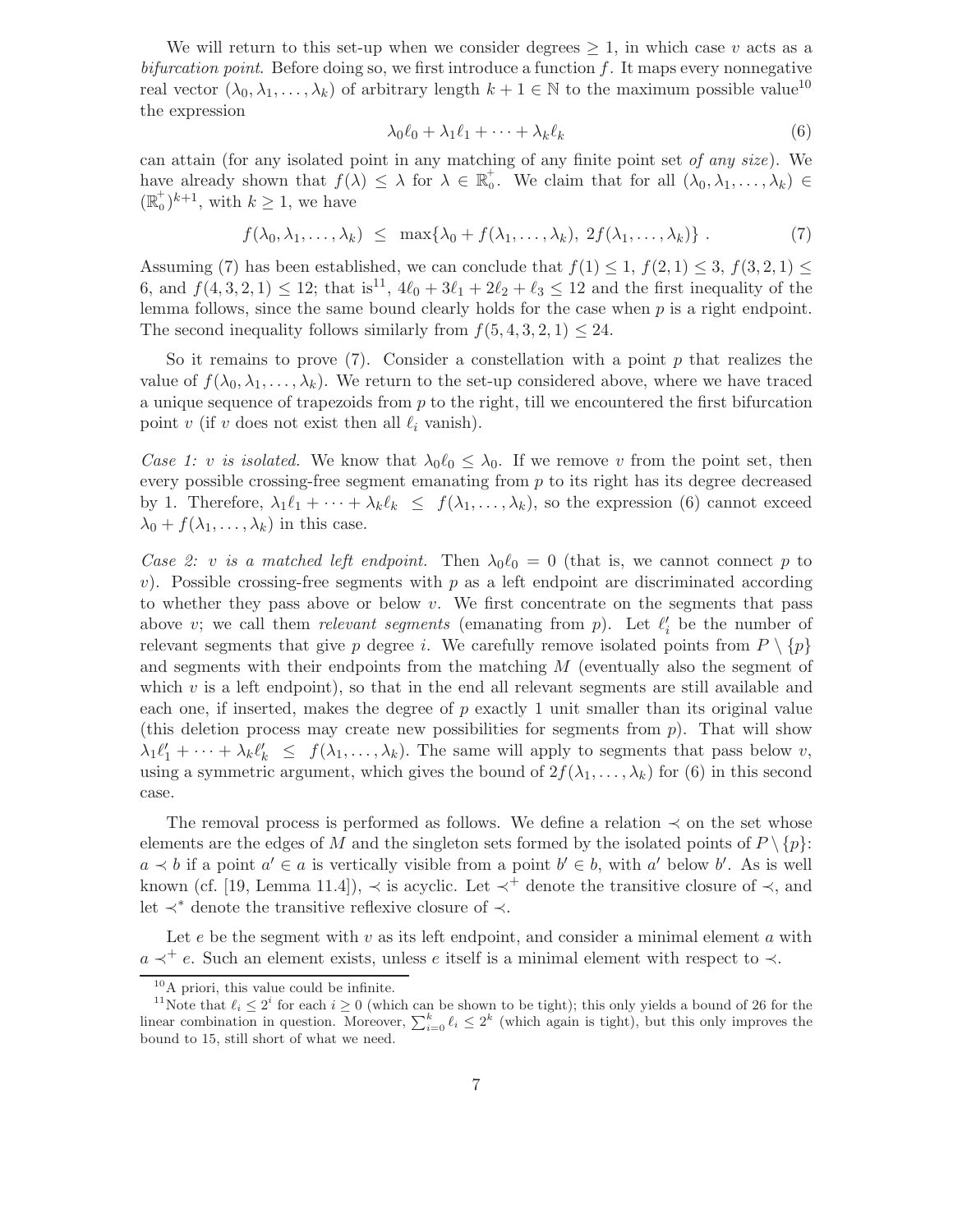a is a singleton: So it consists of an isolated point; with abuse of notation we also denote by a the isolated point itself.  $\alpha$  cannot be a point to which  $p$  can connect with a relevant edge. Indeed, if this were the case, we add that edge  $e' = pa$  and modify  $\prec$  to include  $e'$  too; more precisely, any pair in  $\prec$  that involves a is replaced by a corresponding pair involving e', and new pairs involving  $e'$  are added (clearly, the relation remains acyclic and all pairs related under  $\prec^+$  continue to be so related after e' is included and replaces a). See Figure 6(a). We have  $e \prec e'$  (since, by assumption, the left endpoint v of e is vertically visible below e'), and  $e' \prec^+ e$  (since the right endpoint a of e' satisfies  $a \prec^+ e$ )—a contradiction. With a similar reasoning we can rule out the possibility that a contributes to the degree of  $p$  when matched via a relevant edge  $pq$ . Indeed, if this were the case, let  $e''$  be the segment directly above a, which is the first link in the chain that gives  $a \prec^+ e$ , i.e.,  $a \prec e'' \prec^* e$  (e'' must exist since  $a \prec^+ e$ ). After adding pq with a contributing to its degree, we have either  $a \prec pq$ and  $pq \prec e''$  (see Figure 6(b)), or we have  $pq \prec a$  (see Figure 6(c)). In the former case, we have  $a \prec pq \prec e'' \prec^* e \prec pq$ —contradicting the acyclicity of  $\prec$ . In the latter case, we have  $pq \prec a \prec^+ e \prec pq$ , again a contradiction. So if we remove a, then all relevant edges from  $p$  remain in the game and the degree of each of them (i.e., the degree of  $p$  that the edge induces when inserted) does not change.



Figure 6: (a) The point a cannot be connected to p via a relevant edge. (b,c) a cannot contribute from below (in (b)) or from above (in (c)) to the degree of p when a relevant edge pq is inserted.



Figure 7: Edge a cannot obstruct a point from contributing from above to the degree of  $p$  when a relevant edge pq is inserted.

a is an edge: It cannot obstruct any isolated point or left endpoint below it from contributing to the degree of a relevant edge  $pq$  above v (because a is minimal with respect to  $\prec$ ). If a obstructs a contribution to a relevant edge pq from above, then we add pq, thus  $pq \prec a$  which, together with  $a \prec^+ e$  and  $e \prec pq$ , contradicts the acyclicity of ≺. See Figure 7. Again, we can remove a without any changes to relevant possible edges from p.

We keep successively removing elements until  $e$  is minimal with respect to  $\prec$ . Note that so far all the relevant edges from p are still possible, and the degree of  $p$  that any of them induces when inserted has not changed.

Now we remove  $e$  with its endpoints. This cannot clear the way for any new contribution to the degree of a relevant edge. In fact, any such degree decreases by exactly 1 because  $v$ disappears. The claim is shown, and the proof of the lemma is completed. 凹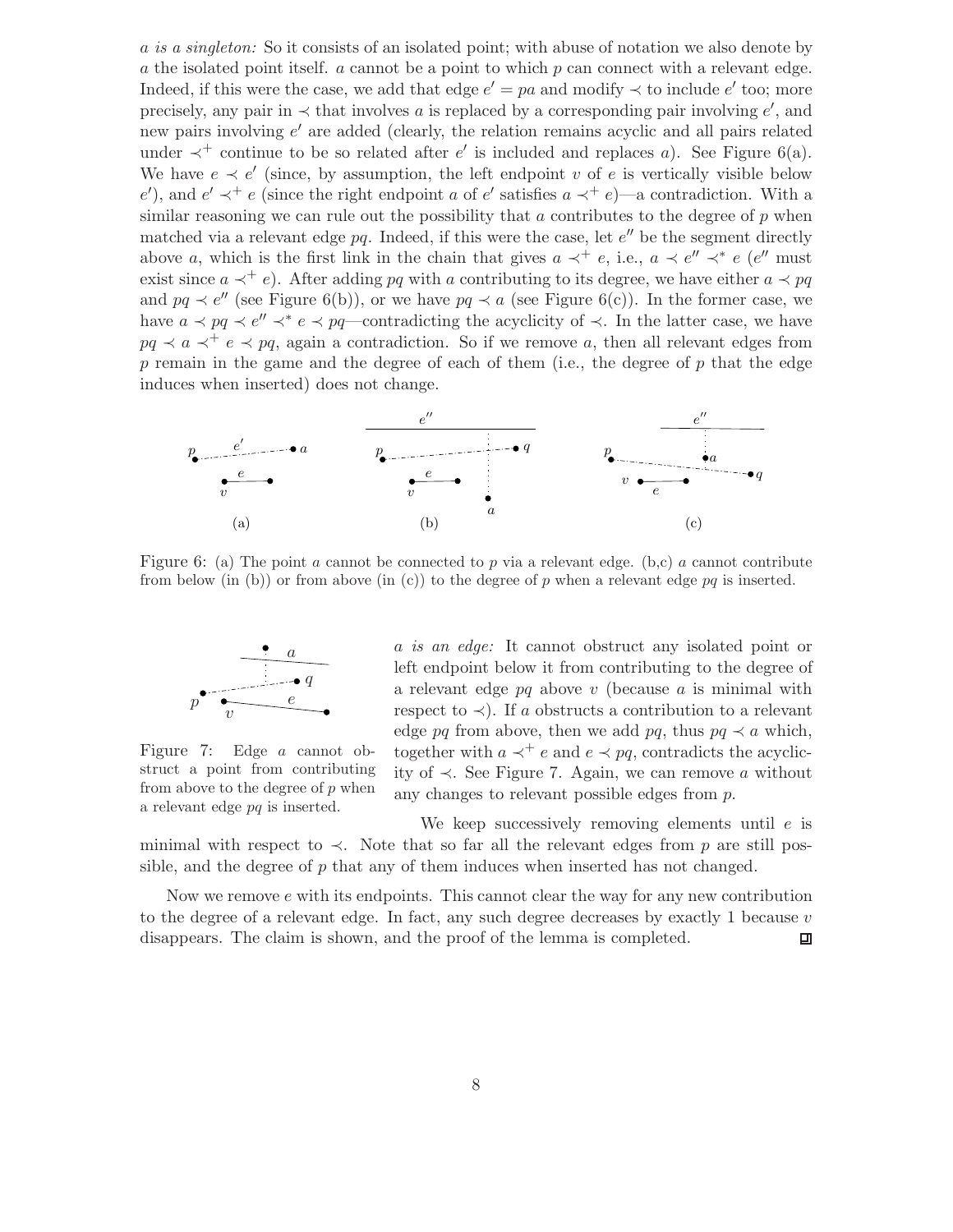#### Deriving a recurrence.

**Lemma 2.3** Let  $n, m \in \mathbb{N}_0$ , such that  $m \leq \frac{n}{2}$  and  $s := n-2m$ . For every set P of n points, we have

$$
\max(m(P) \le \begin{cases} \frac{12(s+2)}{n-3s} \max_{m-1}(P) & \text{if } s < \frac{n}{3}, \text{ and} \\ \frac{16(s+2)}{n-7s/3} \max_{m-1}(P) & \text{if } s < \frac{3n}{7}. \end{cases}
$$

Let us note right away that the first inequality supersedes the second for  $s < \frac{n}{5}$  (i.e.  $m > \frac{2n}{5}$ ), while the second one is superior for  $s > \frac{n}{5}$ .

*Proof.* Fix the set P, and let X and Y be the sets of all crossing-free m-matchings and  $(m-1)$ -matchings, respectively, in P.

Let us concentrate on the first inequality. We define an edge-labeled bipartite graph  $\mathcal G$ on  $X \cup Y$  as follows: Given an m-matching M, if p is an endpoint of a segment  $e \in M$ and  $d(p) \leq 3$ , then we connect  $M \in \mathcal{X}$  to the  $(m-1)$ -matching  $M \setminus \{e\} \in \mathcal{Y}$  with an edge labeled  $(p, d(p))$ ;  $d(p)$  is the *degree label* of the edge. Note that M and  $M \setminus \{e\}$  can be connected by two (differently labeled) edges, if both endpoints of e have degree at most 3.

For  $0 \leq i \leq 3$ , let  $x_i$  denote the number of edges in G with degree label i. We have

$$
(2n - 6s) \underbrace{| \mathcal{X} |}_{\text{man}(P)} \leq 4x_0 + 3x_1 + 2x_2 + x_3 \leq 24(s + 2) \underbrace{| \mathcal{Y} |}_{\text{man}_{n-1}(P)}
$$

.

The first inequality is a consequence of inequality (1) of Lemma 2.1. The second inequality is implied by inequality (4) in Lemma 2.2, as follows. For a fixed  $(m-1)$ -matching M' in P, consider an edge of G that is incident to M' and is labeled by  $(p, i)$  (if there is such an edge). Then p must be one of the  $s + 2$  isolated points of P (with respect to M'), and there is a way to connect  $p$  to another isolated point in a crossing-free manner, so that p has degree i in the new matching. Hence, the contribution by p and  $M'$  to the sum  $4x_0 + 3x_1 + 2x_2 + x_3$  is at most 24, by inequality (4) in Lemma 2.2, and the right inequality follows. The combination of both inequalities yields the second inequality in (8).

By considering endpoints up to degree 4 (instead of 3), we get the second inequality in an analogous fashion (with the help of inequality (2) in Lemma 2.1 and inequality (5) in Lemma 2.2). 回

For  $m, n \in \mathbb{N}_0$ , let  $\mathsf{m}a_m(n)$  denote the maximum number of crossing-free m-matchings a set of n points can have.

**Lemma 2.4** Let  $s, m, n \in \mathbb{N}_0$ , with  $n = 2m + s$ . We have

$$
\mathsf{ma}_{0}(0) = 1, \n\mathsf{ma}_{m}(n) \le \begin{cases}\n\frac{n}{s} \mathsf{ma}_{m}(n-1), & \text{for } s \ge 1, \\
\frac{12(s+2)}{n-3s} \mathsf{ma}_{m-1}(n), & \text{for } s < \frac{n}{3}, \text{ and} \\
\frac{16(s+2)}{n-7s/3} \mathsf{ma}_{m-1}(n), & \text{for } s < \frac{3n}{7}.\n\end{cases}
$$
\n(8)

*Proof.* ma<sub>0</sub> $(0) = 1$  is trivial.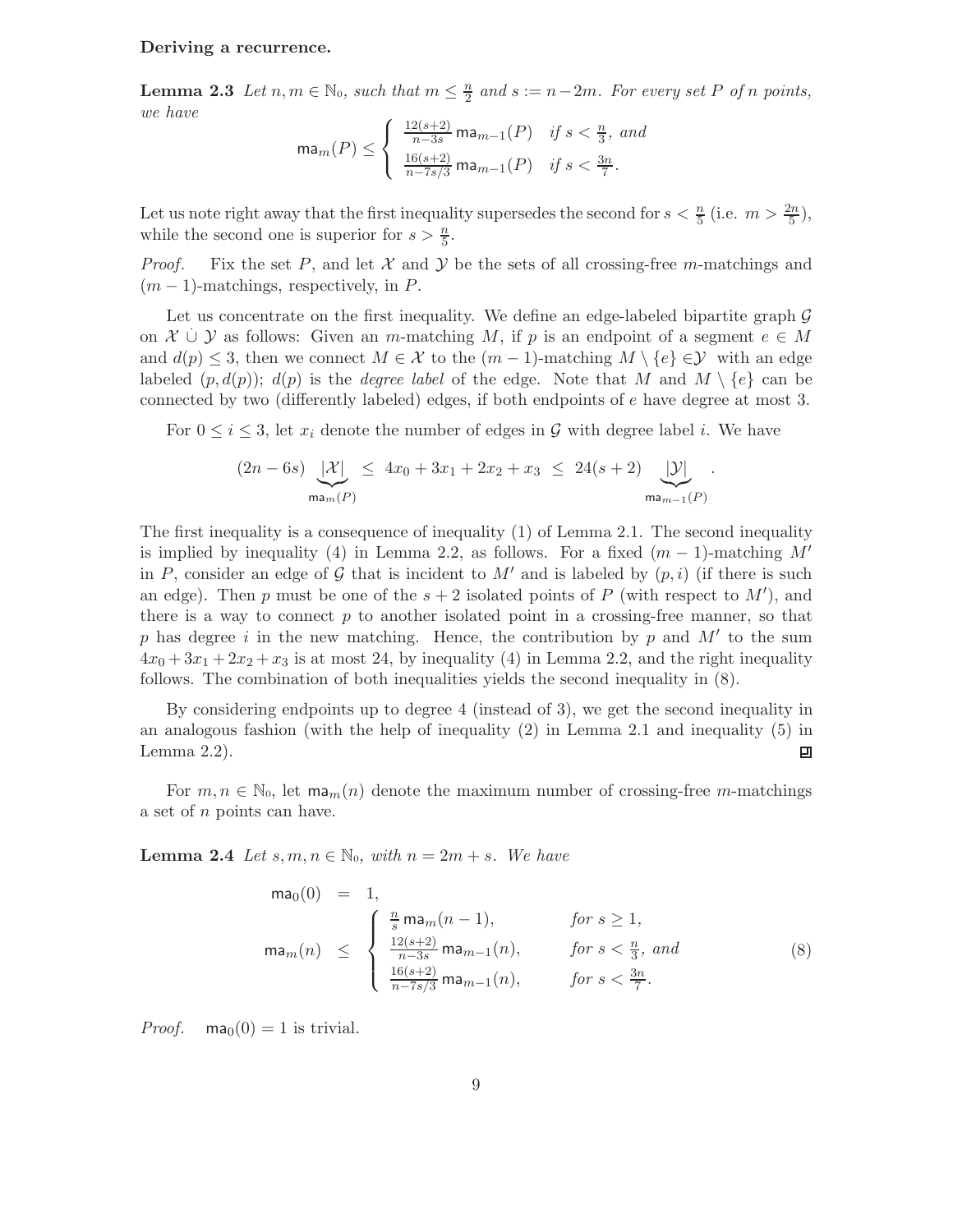The first of the three inequalities in (8) is implied by

$$
s \cdot \max(m(P) = \sum_{p \in P} \max(m(P \setminus \{p\}) \le n \cdot \max(m-1)),
$$

for any set P of n points. The second and third inequality follow from Lemma 2.3. 回

## 3 Solving a Recurrence

We derive an upper bound for a function

$$
G \equiv G_{\lambda,\mu} : \ \mathbb{N}_0^2 \to \mathbb{R}^+,
$$

for a pair of parameters  $\lambda, \mu \in \mathbb{R}^+$ ,  $\mu \geq 1$ , which satisfies

$$
G(0,0) = 1,
$$
  
\n
$$
G(m,n) \leq \begin{cases} \frac{n}{s} G(m,n-1) , & \text{for } s \geq 1, \text{ and} \\ \frac{\lambda(s+2)}{n-\mu s} G(m-1,n) , & \text{for } s < \frac{n}{\mu}, \end{cases}
$$
\n(9)

with the convention  $s := n - 2m$ .

The recurrence in (8) implies that an upper bound on  $G_{12,3}(m, n)$  serves also as an upper bound for  $\mathsf{ma}_m(n)$ , and the same holds for  $G_{16,7/3}(m,n)$ . We will see how to best combine the two parameter pairs, to obtain even better bounds for  $\mathsf{ma}_m(n)$ . Later, we will encounter other instances of this recurrence, with other values of  $\lambda$  and  $\mu$ .

We normalize by dividing by  $\lambda^m \mu^{n-m}$ . Then (9) becomes

$$
\frac{G(m,n)}{\lambda^m \mu^{n-m}} \le \begin{cases} \frac{n}{\mu s} \frac{G(m,n-1)}{\lambda^m \mu^{n-1-m}}, & \text{for } s \ge 1, \text{ and} \\ \frac{\mu(s+2)}{n-\mu s} \frac{G(m-1,n)}{\lambda^{m-1} \mu^{n-m+1}}, & \text{for } s < \frac{n}{\mu}. \end{cases}
$$

We set  $H(m,n) = H_{\mu}(m,n) := \frac{G(m,n)}{\lambda^m \mu^{n-m}}$ . Therefore, still with the convention  $s := n-2m$ and the assumption  $\mu \geq 1$ , we have

$$
H(0,0) = 1,\nH(m,n) \leq \begin{cases} \frac{n}{\mu s} H(m,n-1) , & \text{for } s \geq 1, \text{ and} \\ \frac{\mu(s+2)}{n-\mu s} H(m-1,n) , & \text{for } s < \frac{n}{\mu} . \end{cases}
$$
\n(10)

We note that this recurrence depends only on  $\mu$ .

**Lemma 3.1** Let  $m, n \in \mathbb{N}_0$ , with  $m \leq \frac{n}{2}$ . Then  $H(m, n) \leq {n \choose m}$ .

*Proof.*  $H(0,0) = 1 \leq {0 \choose 0}$  forms the basis of a proof by induction on n and m. For all  $n \in \mathbb{N}_0$ ,  $H(0, n) \leq \mu^{-n} \leq 1 = \binom{n}{0}$  follows, since  $\mu \geq 1$ .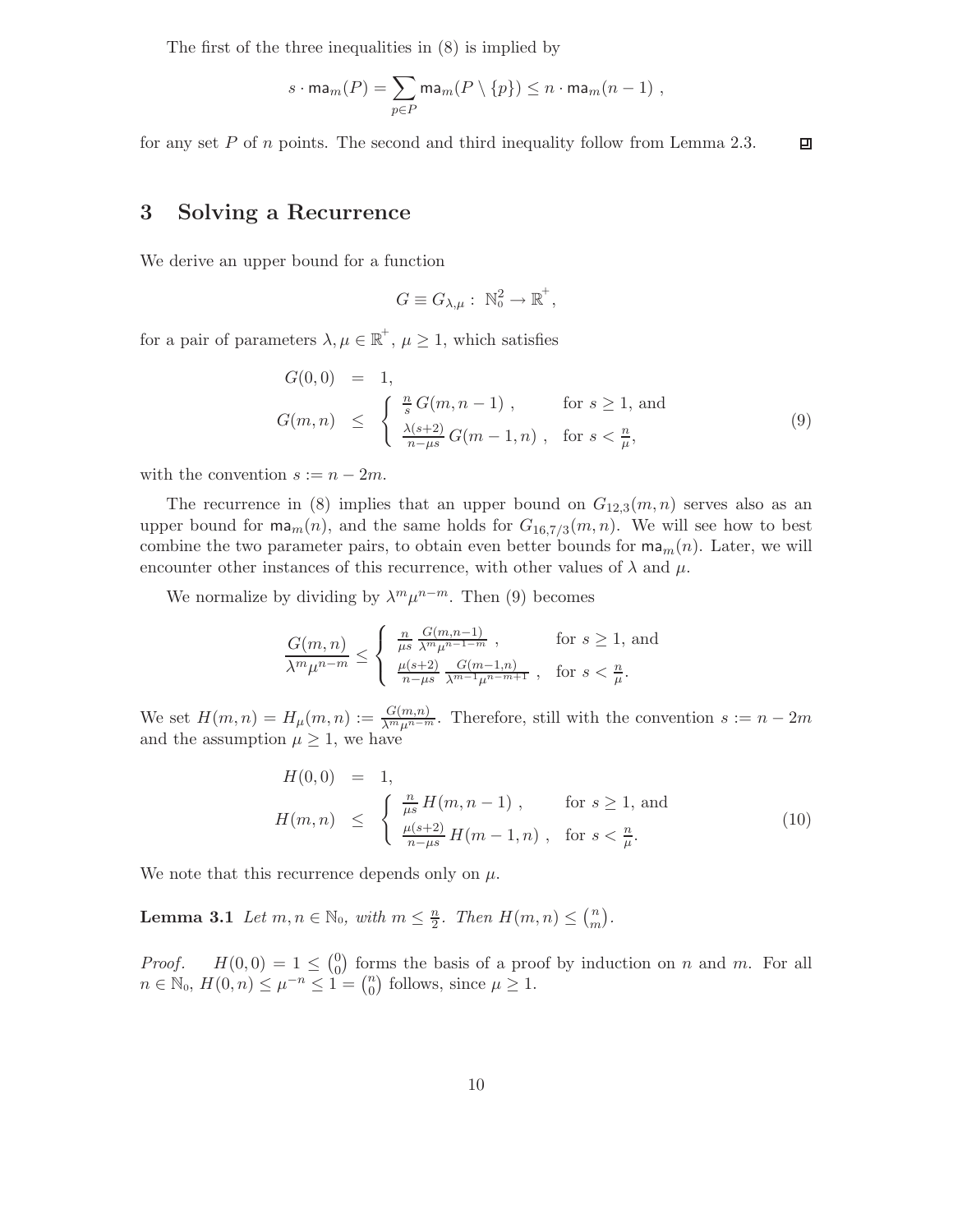Let  $1 \leq m \leq \frac{n}{2}$ . If  $m \leq n - \mu s$  then  $s \leq \frac{n-m}{\mu} < \frac{n}{\mu}$ . Hence, the second inequality in (10) can be applied, after which the first inequality can be applied. Hence,

$$
H(m, n) \leq \frac{\mu(s+2)}{n - \mu s} H(m-1, n)
$$
  
 
$$
\leq \frac{\mu(s+2)}{n - \mu s} \frac{n}{\mu(s+2)} H(m-1, n-1)
$$
  
 
$$
\leq \frac{n}{m} {n-1 \choose m-1} = {n \choose m}.
$$

Otherwise,  $m > n - \mu s$  holds, which ensures  $\mu s > n - m \geq 0$ , i.e.,  $s \geq 1$ . We can therefore employ the first inequality of (10), and obtain

$$
H(m, n) \le \frac{n}{\mu s} H(m, n - 1) < \frac{n}{n - m} \binom{n - 1}{m} = \binom{n}{m} \, .
$$

By expanding along the first inequality for a while before employing Lemma 3.1, we get

$$
H(m, n) \leq \frac{n}{\mu s} \cdots \frac{n-k+1}{\mu(s-k+1)} H(m, n-k)
$$
  
\n
$$
\leq \frac{1}{\mu^k} \left( \prod_{i=0}^{k-1} \frac{n-i}{s-i} \right) {n-k \choose m}
$$
  
\n
$$
= \frac{1}{\mu^k} \frac{{n \choose k}}{{n \choose k}} {n-k \choose m}
$$
 (11)

$$
= \frac{1}{\mu^k} \frac{\binom{2m}{m}}{\binom{n-m-k}{m}} \binom{n}{2m}, \quad \text{for } \mathbb{N}_0 \ni k \le s. \tag{12}
$$

When we stop this unwinding of the recurrence, we could have alternatively proceeded one more step, and upper bound  $H(m, n - k)$  by  $\frac{n-k}{\mu(s-k)}$  $\binom{n-k-1}{m}$ , provided  $k < s$ . As long as this expression is smaller than  $\binom{n-k}{m}$ , we should indeed have expanded further. That is, we expand as long as

$$
\frac{n-k}{\mu(s-k)} \binom{n-k-1}{m} < \binom{n-k}{m}
$$
\n
$$
\Leftrightarrow \frac{n-k}{\mu(s-k)} (n-k-m) < n-k
$$
\n
$$
\Leftrightarrow k < \frac{\mu s + m - n}{\mu - 1} = n - m \left( \frac{2\mu - 1}{\mu - 1} \right) = n - \frac{m}{\rho},
$$

for  $\rho := \frac{\mu - 1}{2\mu - 1}$ . In other words, the best choice of k in (11) is

$$
k = \left\lceil n - \frac{m}{\rho} \right\rceil = n - \left\lfloor \frac{m}{\rho} \right\rfloor \tag{13}
$$

In fact, if this suggested value of k is negative (or if  $\rho = 0$ ), we should not expand at all. Instead, we can try to expand along the second inequality of (10), to get (note that here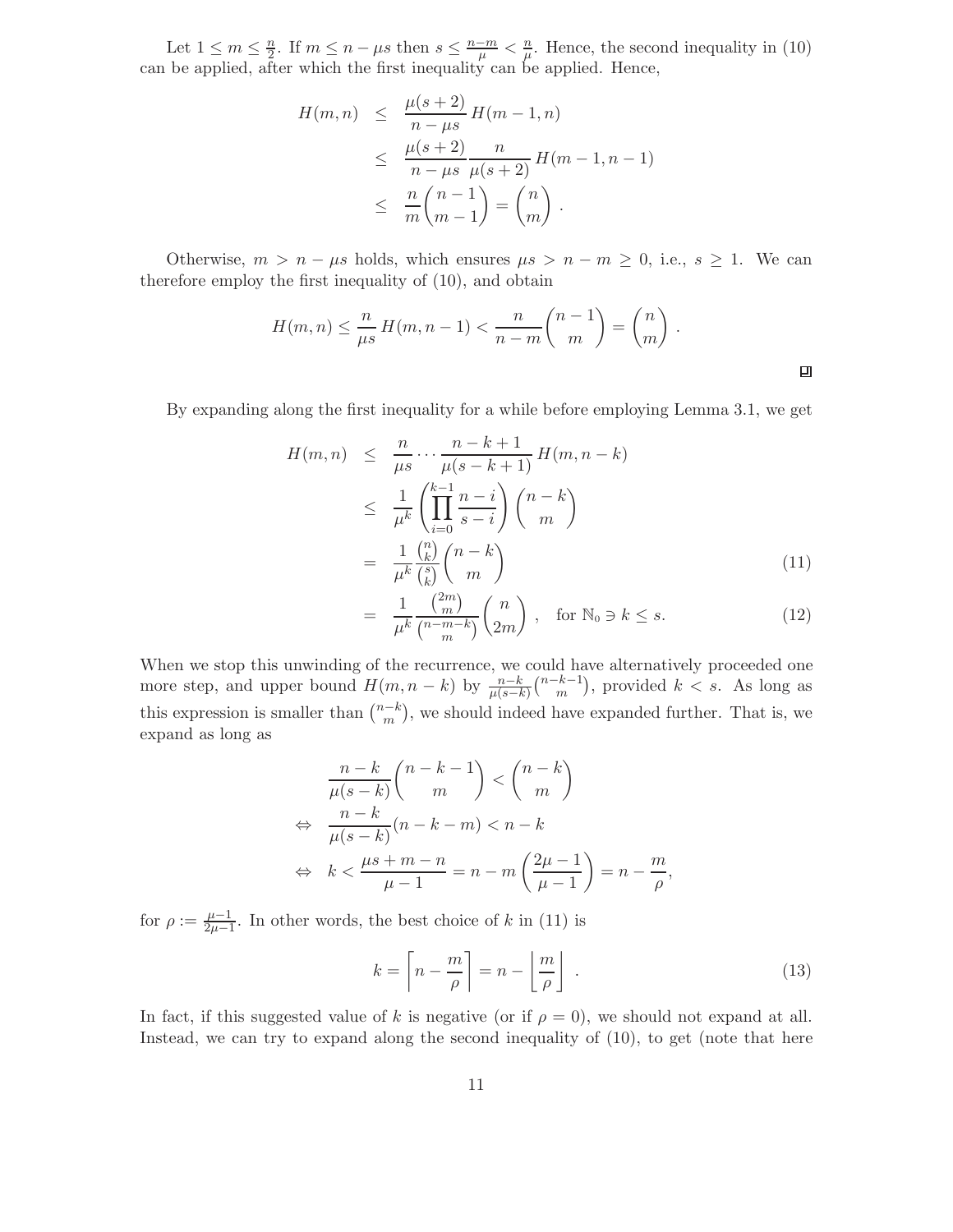reducing  $m$  by 1 increases  $s$  by 2)

$$
H(m,n) \leq \frac{\mu(s+2)}{n-\mu s} \cdots \frac{\mu(s+2+2(k-1))}{n-\mu(s+2(k-1))} H(m-k,n)
$$
  

$$
\leq \left(\prod_{i=0}^{k-1} \frac{\frac{s}{2}+1+i}{\frac{n}{2\mu}-\frac{s}{2}-i}\right) {n \choose m-k}
$$
  

$$
= \frac{\binom{\frac{s}{2}+k}{k}}{\binom{\frac{n}{2\mu}-\frac{s}{2}}{k}} {m-k}, \tag{14}
$$

for  $\mathbb{N}_0 \ni k < \frac{n}{2\mu} - \frac{s}{2} + 1 = m - \frac{\mu - 1}{2\mu} n + 1$ ; we employ here the usual generalization of binomial coefficients  $\binom{a}{k}$  to  $a \in \mathbb{R}$ , namely,  $\binom{a}{k} := \frac{a(a-1)\cdots(a-k+1)}{k!}$ .

Rather than optimizing the value of  $k$  at which we stop the unwinding of the second recurrence inequality of (10), we approximate it by

$$
k = \left\lceil m - \frac{\mu - 1}{2\mu - 1} n \right\rceil = m - \lfloor \rho n \rfloor , \qquad (15)
$$

and note that it lies in the allowed range, provided it is positive. (With some tedious calculations, one can show that the optimal stopping value is  $k = m - |\rho(n + 1)|$ , which is either equal to the  $k$  in (15) or is smaller than it by 1.)

When  $\frac{m}{n} = \rho$ , both values suggested for k in (13) and (15) are 0, which indicates that we have to content ourselves with the bound  $\binom{n}{m}$  from Lemma 3.1. Otherwise, it is clear which way to expand, since

$$
\frac{m}{n} < \rho \quad \Rightarrow \quad n - \left\lfloor \frac{m}{\rho} \right\rfloor \ge 0, \\
\frac{m}{n} > \rho \quad \Rightarrow \quad m - \left\lfloor \rho n \right\rfloor \ge 0.
$$

We are now ready for an improved bound. For that we substitute  $k$  in  $(11)$  according to  $(13)$ , and in  $(14)$  according to  $(15)$ .

**Lemma 3.2** Let  $m, n \in \mathbb{N}_0$ , where  $2m \leq n$ , and set  $\rho := \frac{\mu - 1}{2\mu - 1}$ . If  $\frac{m}{n} \leq \rho$ , then

$$
H_{\mu}(m,n) \leq \frac{1}{\mu^{n-\lfloor m/\rho \rfloor}} \frac{{\binom{n}{n-\lfloor m/\rho \rfloor}}}{{\binom{n-2m}{n-\lfloor m/\rho \rfloor}}} {\binom{\lfloor m/\rho \rfloor}{m}},
$$

and for  $\frac{m}{n} > \rho$ , we have

$$
H_{\mu}(m,n) \leq \frac{\binom{\frac{n}{2}-\lfloor \rho n\rfloor}{m-\lfloor \rho n\rfloor}}{\binom{m-\frac{n}{2}(1-\frac{1}{\mu})}{m-\lfloor \rho n\rfloor}}\binom{n}{\lfloor \rho n\rfloor}.
$$

Thus,  $G_{\lambda,\mu}(m,n) \leq \overline{G}_{\lambda,\mu}(m,n)$  with

$$
\overline{G}_{\lambda,\mu}(m,n) := \begin{cases}\n\lambda^m \mu^{\lfloor m/\rho \rfloor - m} \frac{\binom{n}{n - \lfloor m/\rho \rfloor}}{\binom{n - 2m}{n - \lfloor m/\rho \rfloor}} \binom{\lfloor m/\rho \rfloor}{m}, & \text{for } \frac{m}{n} \le \rho, \text{ and} \\
\lambda^m \mu^{n - m} \frac{\binom{\frac{n}{2} - \lfloor \rho n \rfloor}{m - \lfloor \rho n \rfloor}}{\binom{m - \frac{n}{2} (1 - \frac{1}{\mu})} \binom{n}{\lfloor \rho n \rfloor}, & \text{for } \frac{m}{n} > \rho.\n\end{cases}
$$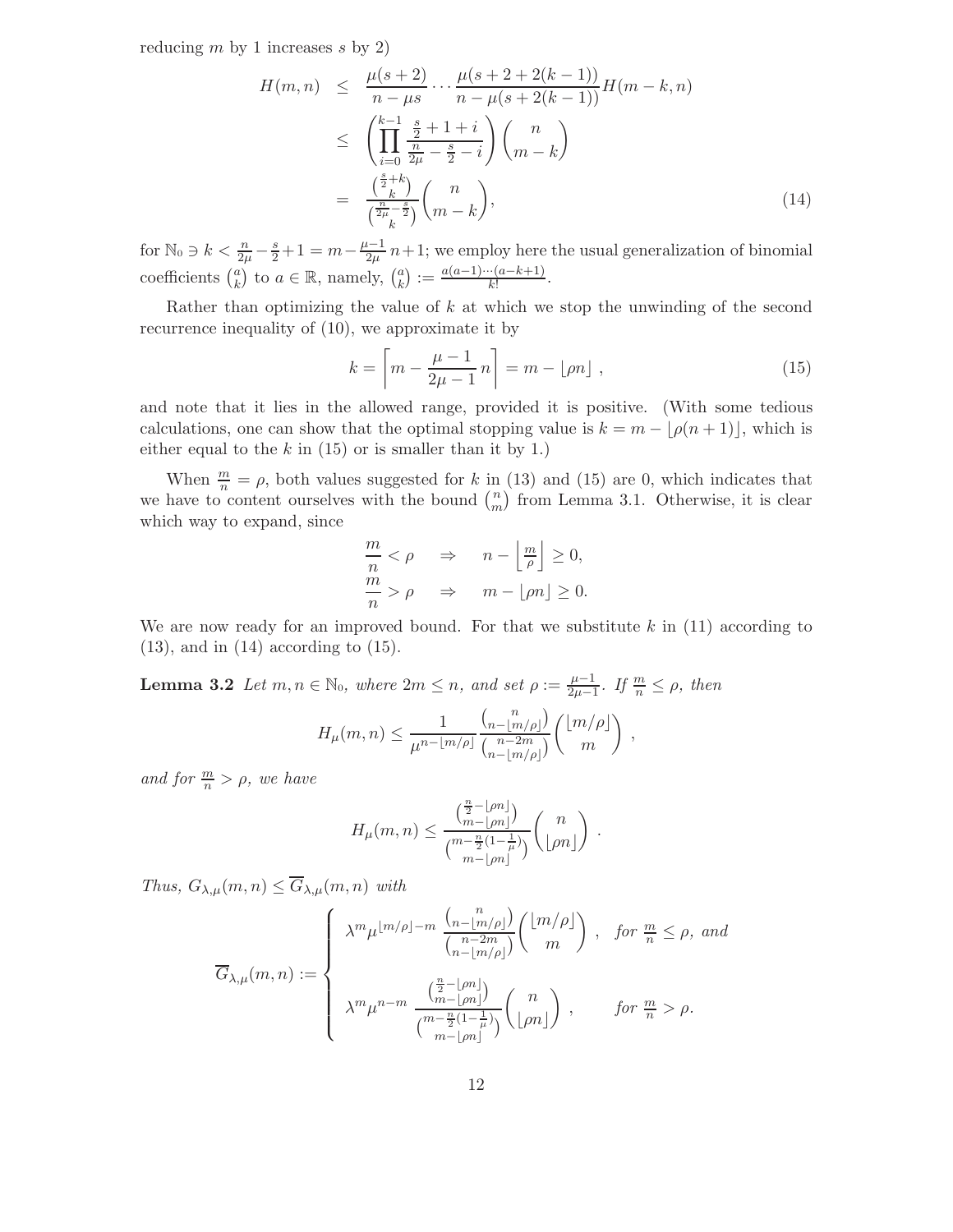Next we work out a number of properties of the upper bound  $\overline{G}_{\lambda,\mu}$ .

Estimates up to a polynomial factor. In the following derivations, we sometimes use " $\approx_n$ " to denote equality up to a polynomial factor in n.

We will frequently use the following estimate (implied by Stirling's formula, cf. [29, Chapter 10, Corollary 9])

$$
\binom{\alpha n}{\lceil \beta n \rceil} \approx_n \binom{\alpha n}{\lfloor \beta n \rfloor} \approx_n \left( \frac{\alpha^{\alpha}}{\beta^{\beta} (\alpha - \beta)^{\alpha - \beta}} \right)^n, \quad \text{for } \alpha, \beta \in \mathbb{R}, \alpha \ge \beta \ge 0.
$$

**Big** *m*. We note that for  $\frac{m-1}{n} \ge \rho$ 

$$
\overline{G}_{\lambda,\mu}(m,n) = \frac{\lambda(s+2)}{n-\mu s} \overline{G}_{\lambda,\mu}(m-1,n) \quad \text{with } s := n-2m.
$$

Since  $\frac{\lambda(s+2)}{n-\mu s} < 1 \Leftrightarrow s < \frac{n-2\lambda}{\lambda+\mu} \Leftrightarrow m > \frac{(\lambda+\mu-1)n+2\lambda}{2(\lambda+\mu)},$  the function  $\overline{G}_{\lambda,\mu}(m,n)$  maximizes for integers m in the range  $\rho n \leq m \leq \frac{n}{2}$  at

$$
m^* := \left\lfloor \frac{(\lambda + \mu - 1)n + 2\lambda}{2(\lambda + \mu)} \right\rfloor = \left\lfloor \frac{n}{2} - \frac{n - 2\lambda}{2(\lambda + \mu)} \right\rfloor ,\tag{16}
$$

unless this value is not in the provided range. However,  $m^* \leq \frac{n}{2}$  unless n is very small  $(n < 2\lambda)$ . And  $m^* \ge \rho n$  unless  $\lambda < \mu - 1$ .

**Small** m. With the identity indicated in (12) we have, for  $\frac{m}{n} \leq \rho$ , that  $\overline{G}$  can also be written as

$$
\overline{G}_{\lambda,\mu}(m,n) = \lambda^m \mu^{\lfloor m/\rho \rfloor - m} \frac{\binom{2m}{m}}{\binom{\lfloor m/\rho \rfloor - m}{m}} \binom{n}{2m} \approx_m (4\lambda(\mu - 1))^m \binom{n}{2m} . \tag{17}
$$

This bound peaks (up to an additive constant) at

$$
m^{**} := \left\lfloor \frac{\sqrt{\lambda(\mu - 1)}}{1 + 2\sqrt{\lambda(\mu - 1)}} n \right\rfloor \; .
$$

We observe that  $m^{**} \leq \rho n$  for  $\lambda \leq \mu - 1$ .

We can summarize, that the function  $\overline{G}_{\lambda,\mu}(m,n)$  attains its maximum—up to a poly $(n)$ factor—over m at

$$
m = \begin{cases} m^{**} & \text{if } \lambda \le \mu - 1 \text{, and} \\ m^* & \text{otherwise.} \end{cases}
$$
 (18)

In all applications in this paper we have  $\lambda > \mu - 1$ , so the peak occurs at  $m^*$ .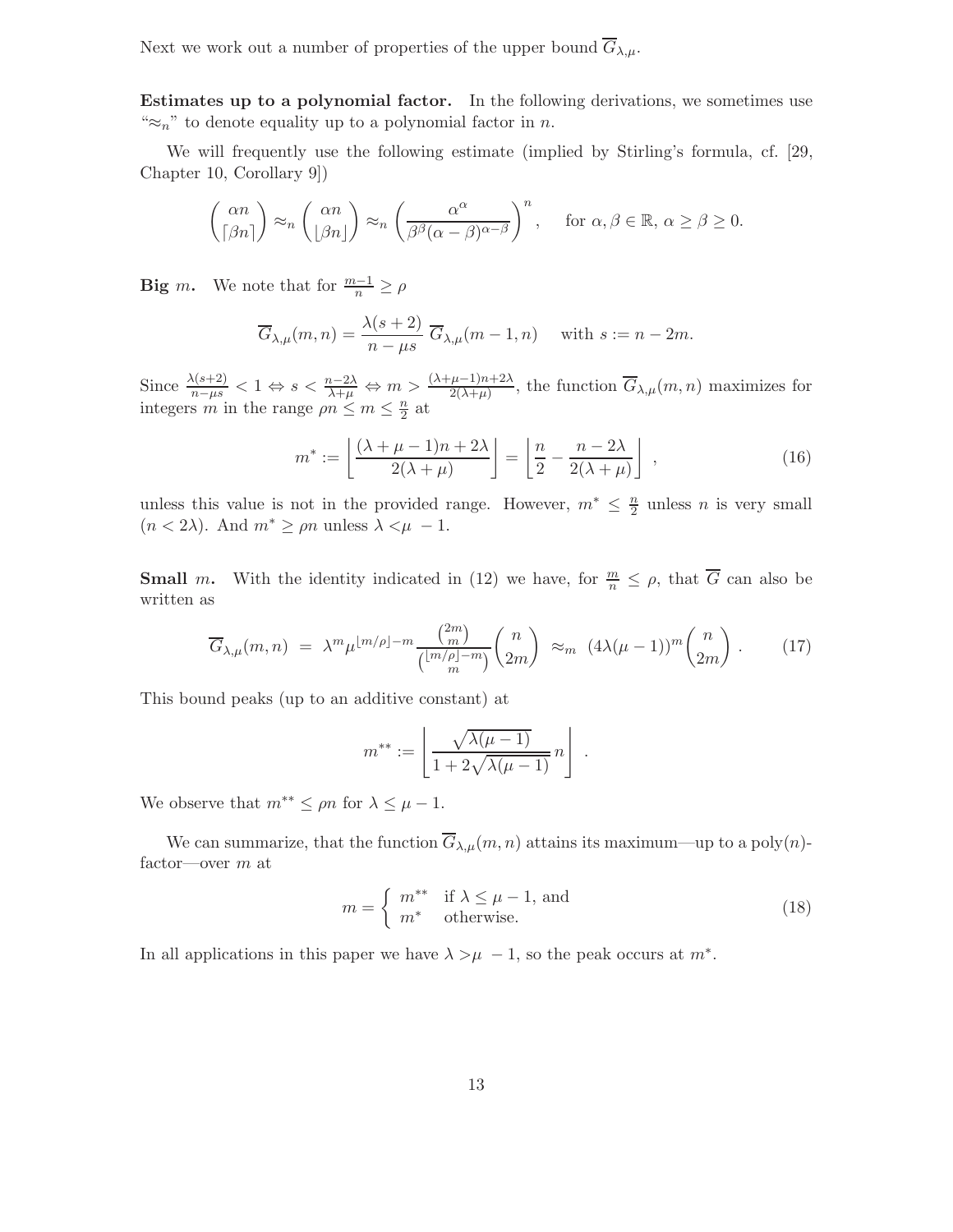## 4 Bounds for Matchings

#### 4.1 Perfect Matchings

For perfect matchings we consider the case where *n* is even,  $m = \frac{n}{2}$ , and  $s = 0$ . We note that in this case  $m/n = 1/2 > \rho$ , for any value of  $\mu$ . Hence, the second bound of Lemma 3.2 applies. We first calculate  $\frac{n}{2} - \frac{n}{2}(1 - \frac{1}{\mu}) = \frac{1}{2\mu}n$ , and  $\frac{n}{2} - \lfloor \rho n \rfloor = \left\lceil \frac{n}{2} - \frac{\mu - 1}{2\mu - 1}n \right\rceil = \left\lceil \frac{1}{2(2\mu - 1)}n \right\rceil$ . Hence,

$$
\overline{G}_{\lambda,\mu}\left(\frac{n}{2},n\right) = (\lambda\mu)^{n/2}\left(\frac{\frac{1}{2\mu}n}{\left[\frac{1}{2(2\mu-1)}n\right]}\right)^{-1}\left(\frac{n}{\left[\frac{\mu-1}{2\mu-1}n\right]}\right)
$$
\n
$$
\approx_{n} (\lambda\mu)^{n/2}\left(\frac{\left(\frac{1}{2(2\mu-1)}\right)^{\frac{1}{2(2\mu-1)}}\left(\frac{\mu-1}{2\mu(2\mu-1)}\right)^{\frac{\mu-1}{2\mu(2\mu-1)}}}{\left(\frac{1}{2\mu}\right)^{\frac{1}{2\mu}}\left(\frac{\mu-1}{2\mu-1}\right)^{\frac{\mu-1}{2\mu-1}}\left(\frac{\mu}{2\mu-1}\right)^{\frac{\mu-1}{2\mu-1}}}\right)^{n}
$$
\n
$$
= (\lambda\mu)^{n/2}\left(\mu^{\frac{1}{2(2\mu-1)}-\frac{\mu}{2\mu-1}}\left(\mu-1\right)^{\frac{\mu-1}{2\mu(2\mu-1)}-\frac{\mu-1}{2\mu-1}}(2\mu-1)^{-\frac{1}{2\mu}+1}\right)^{n}
$$
\n
$$
= (\lambda\mu)^{n/2}\left((\mu-1)^{-\frac{\mu-1}{2\mu}}\mu^{-\frac{1}{2}}(2\mu-1)^{\frac{2\mu-1}{2\mu}}\right)^{n}
$$
\n
$$
= \left(\lambda^{\frac{1}{2}}(\mu-1)^{-\frac{\mu-1}{2\mu}}(2\mu-1)^{\frac{2\mu-1}{2\mu}}\right)^{n}.
$$

Substituting  $(\lambda, \mu) = (12, 3)$  and  $(16, \frac{7}{3})$ , as suggested by Lemma 2.4, we obtain the following upper bounds for the number of crossing-free perfect matchings:

$$
\overline{G}_{12,3}\left(\frac{n}{2},n\right) \approx_n \left(2^{\frac{2}{3}} \cdot 3^{\frac{1}{2}} \cdot 5^{\frac{5}{6}}\right)^n = O(10.5129^n) , \text{ and}
$$
  

$$
\overline{G}_{16,\frac{7}{3}}\left(\frac{n}{2},n\right) \approx_n \left(2^{\frac{10}{7}} \cdot 3^{-\frac{1}{2}} \cdot 11^{\frac{11}{14}}\right)^n = O(10.2264^n) .
$$

While the second bound is obviously superior, we remember that the recurrence with  $(\lambda, \mu) = (12, 3)$  is better for  $m > \frac{2n}{5}$  (or  $s < \frac{n}{5}$ ). This observation leads to the following better bound for P a set of n points and for  $k = \lfloor \frac{n}{2} - \frac{2n}{5} \rfloor = \lfloor \frac{n}{10} \rfloor$ , where we expand as in the first inequality of Lemma 2.3.

$$
\begin{array}{lcl} \mathsf{pm}(P) & \leq & \left( \prod\limits_{i=0}^{k-1} \frac{12(2i+2)}{n-6i} \right) \, \mathsf{ma}_{n/2-k}(P) \leq 4^k \binom{\frac{n}{6}}{k}^{-1} \overline{G}_{16,7/3}(n/2-k,n) \\ & \approx_{n} & \left( 2^{20/21} \, 3^{-2/7} \, 5^{1/21} \, 11^{11/14} \right)^n = O(10.0438^n). \end{array}
$$

Perfect versus all matchings. Recall from Lemma 2.3 that  $\text{ma}_m(P) \leq \frac{12(s+2)}{n-3s} \text{ma}_{m-1}(P)$ . Note that  $\frac{12(s+2)}{n-3s} < 1$  for  $m > \frac{7n}{15} + \frac{4}{5}$  (and in this range the factor  $\frac{12(s+2)}{n-3s}$  is smaller than the alternative offered in Lemma  $2.\overrightarrow{3}$ . That is, there are always fewer perfect matchings than there are  $\left\lfloor \frac{7n}{15} + \frac{4}{5} \right\rfloor$ -matchings. More specifically, for sets P with  $n := |P|$  even, and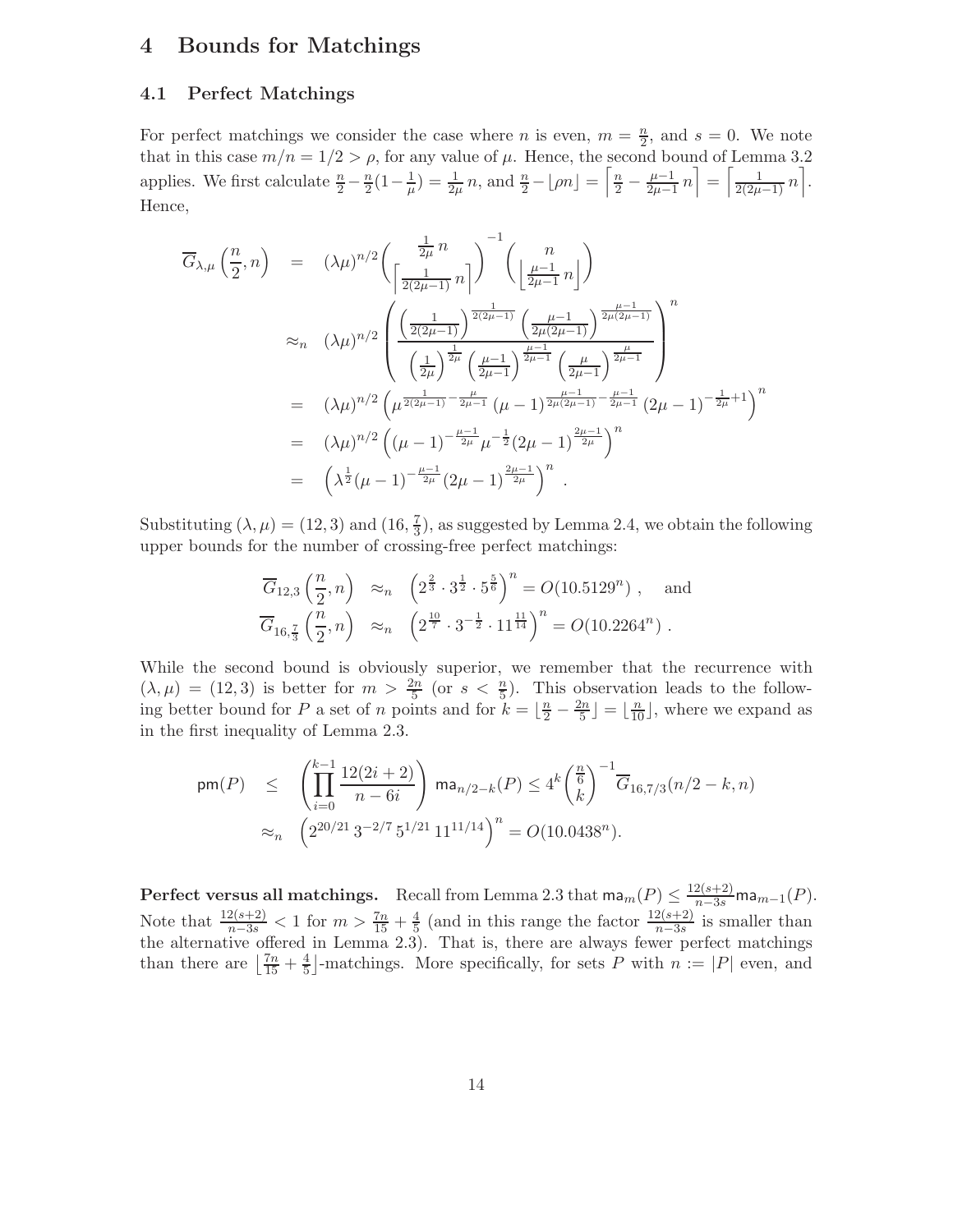for  $k = \frac{n}{2} - \left\lfloor \frac{7n}{15} + \frac{4}{5} \right\rfloor = \left\lceil \frac{n}{30} - \frac{4}{5} \right\rceil$ , we have

$$
pm(P) = ma_{n/2}(P) \leq \prod_{i=0}^{k-1} \frac{12(2i+2)}{n-6i} ma_{n/2-k}(P)
$$
  
=  $\left(\frac{12 \cdot 2}{6}\right)^k \left(\frac{n}{6}\right)^{-1} ma_{n/2-k}(P)$   

$$
\approx_n 4^{n/30} \left(\left(\frac{1}{5}\right)^{1/5} \left(\frac{4}{5}\right)^{4/5}\right)^{n/6} ma_{\lfloor 7n/15+4/5 \rfloor}(P)
$$
  
=  $\left(2^{1/3} 5^{-1/6}\right)^n ma_{\lfloor 7n/15+4/5 \rfloor}(P).$ 

This implies that  $\textsf{pm}(P) \leq (2^{1/3} 5^{-1/6})^n \textsf{ma}(P) \textsf{poly}(n) = O(0.9635^n) \textsf{ma}(P)$ . In every point set there are exponentially (in the size of the set) more crossing-free matchings than there are crossing-free perfect matchings.

#### 4.2 All Matchings

Our considerations in the derivation of the bound for perfect matchings imply the following upper bound for matchings with  $m$  segments.

$$
\mathsf{ma}_{m}(P) \leq \begin{cases} \overline{G}_{16,7/3}(m,n) , & m \leq \frac{2n}{5}, \text{ and} \\ \overline{G}_{12,3}(m,n) \frac{\overline{G}_{16,7/3}(\frac{2n}{5},n)}{\overline{G}_{12,3}(\frac{2n}{5},n)} , & \text{otherwise.} \end{cases}
$$
(19)

To determine where the expression (19) maximizes, we note that  $\overline{G}_{16,7/3}$  does not peak in its "small  $m$ "-range  $(m \leq \frac{4}{11})$  since  $16 > \frac{7}{3} - 1$  (recall (18)). In the "big  $m$ "-range, it peaks at roughly  $\frac{26n}{55}$  (see (16)), which exceeds  $\frac{2}{5}$ . Therefore, the maximum occurs when  $\overline{G}_{12,3}$  comes into play, which peaks at roughly  $\frac{7n}{15}$ . For that value the upper bound evaluates to  $\approx_n (2^{13/21} 3^{-2/7} 5^{3/14} 11^{11/14})^n = O(10.4244^n).$ 

We summarize in the following main theorem.

**Theorem 4.1** Let P be a set of n points in the plane. Then

- (1)  $\text{pm}(P) \leq (2^{20/21} 3^{-2/7} 5^{1/21} 11^{11/14})^n \text{poly}(n) = O(10.0438^n).$
- (2)  $\textsf{pm}(P)$  ≤  $\left(2^{1/3}\,5^{-1/6}\right)^n$  ma(P)  $\text{poly}(n) = O(0.9635^n)$  ma(P).
- (3)  $\textsf{ma}(P) \leq \left(2^{13/21} 3^{-2/7} 5^{3/14} 11^{11/14}\right)^n \textsf{poly}(n) = O(10.4244^n).$

We note, by the way, that the first inequality in the theorem is a direct consequence of the other two inequalities.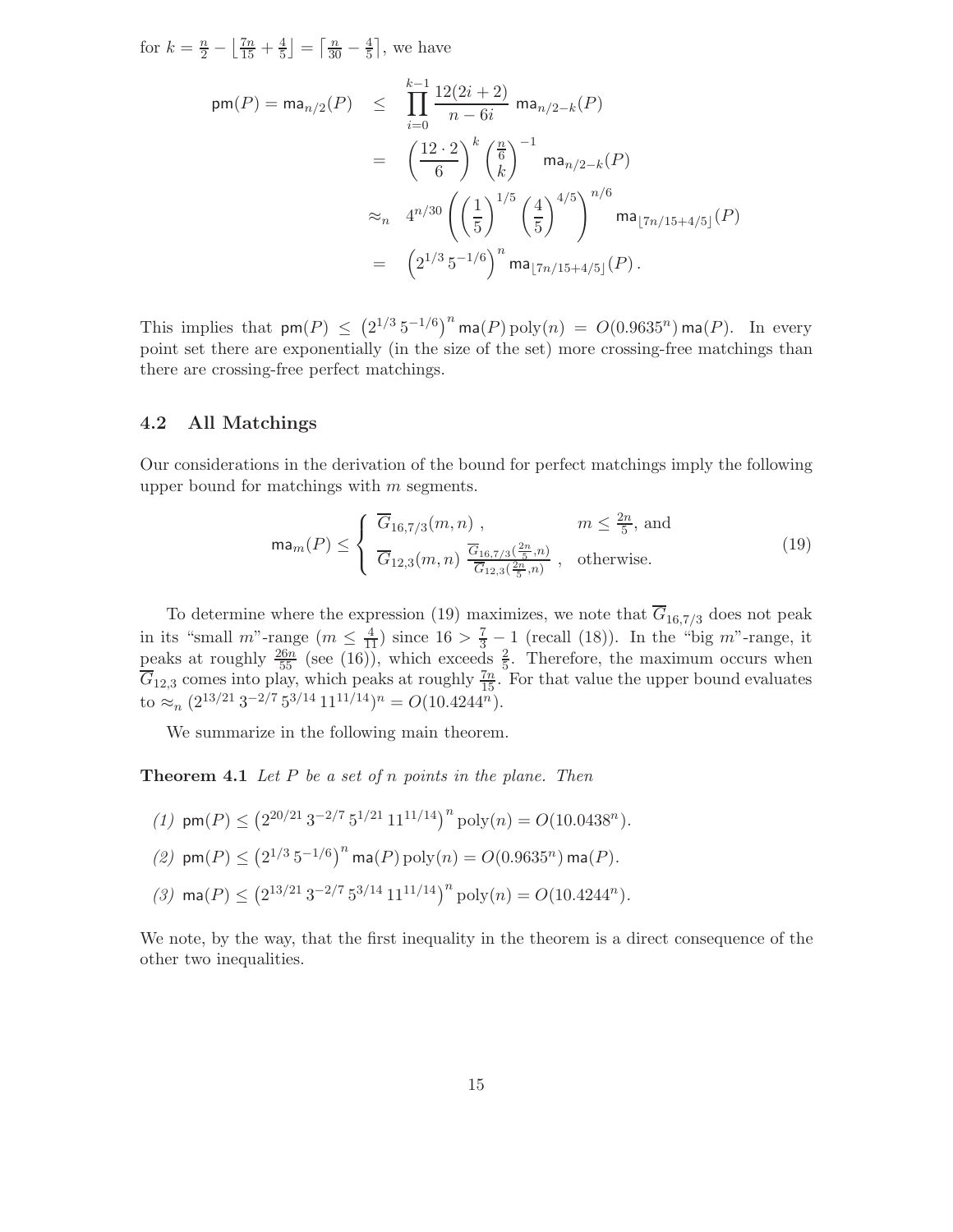#### 4.3 Random Point Sets

Let P be any set of  $N \in \mathbb{N}$  points in the plane, no three on a line, and let  $r \in \mathbb{N}$  with  $r \leq N$ . If R is a subset of P chosen uniformly at random from  $\binom{P}{r}$ , then, for  $\lambda = 16$ ,  $\mu = \frac{7}{3}$ , and provided  $m \leq \frac{\mu-1}{2\mu-1}N = \frac{4}{11}N$ , and that  $r \geq 2m$ , we have, using  $(17),^{12}$ 

$$
\mathbf{E}[\max_{m}(R)] = \left(\sum_{R \in {P \choose r}} \max_{m}(R)\right) / {N \choose r} = \max_{m}(P) {N - 2m \choose r - 2m} / {N \choose r}
$$
  
\n
$$
\leq (4\lambda(\mu - 1))^m {N \choose 2m} \left({N - 2m \choose r - 2m} / {N \choose r} \right) \text{poly}(m)
$$
  
\n
$$
\approx_m (4\lambda(\mu - 1))^m {r \choose 2m} = (2^8 \, 3^{-1})^m {r \choose 2m}.
$$

We see that if we sample r points from a large enough set, then the expected number of crossing-free matchings observes for all  $m$  the upper bound derived for the range of small  $m$ .

Suppose now that, for n even, we sample n i.i.d. points from an arbitrary distribution, for which we only require that two sampled points coincide with probability 0. Then we can first sample a set P of  $N > \frac{11}{8}n$  points, and then choose a subset of size n uniformly at random from the family of all subsets of this size. We obtain a set  $R$  of  $n$  i.i.d. points from the given distribution. If  $P$  is in general position, by the argument above the expected number of perfect crossing-free matchings is at most  $\approx_n (2^8 3^{-1})^{n/2}$ . If P exhibits collinearities, we perform a small perturbation yielding a set  $\tilde{P}$  and the subset  $\tilde{R}$ . Now the bound applies to  $R$ , and also to  $R$  since a sufficiently small perturbation cannot decrease the number of crossing-free perfect matchings.

**Theorem 4.2** For any distribution in the plane for which two sampled points coincide with probability 0, the expected number of crossing-free perfect matchings of n i.i.d. points is at most

$$
\left(2^4 3^{-1/2}\right)^n \text{poly}(n) = O(9.2377^n) .
$$

#### 4.4 Red-Blue Perfect Matchings

We next consider several variants of crossing-free *bipartite* matchings, for which better upper bounds can be derived.

Here we assume that the given set P of n points is the disjoint union  $R \cup B$  of two subsets, and each edge in the matching has to connect a point of  $R$  with a point of  $B$ . We refer to the points of R as red points, and to those of B as blue.

We repeat the preceding analysis, but we modify the definition of the degree  $d(p)$  of a point: If p is a matched point in R, say the left endpoint of its edge e, then  $d(p)$  is equal to the number of left endpoints plus the number of blue isolated points that are vertically visible from (the relative interior of) e. A symmetric definition holds for right endpoints

<sup>&</sup>lt;sup>12</sup>There is a small subtlety in that the second identity in the derivation relies on the fact that  $P$  is in general position. For that consider three points on a line.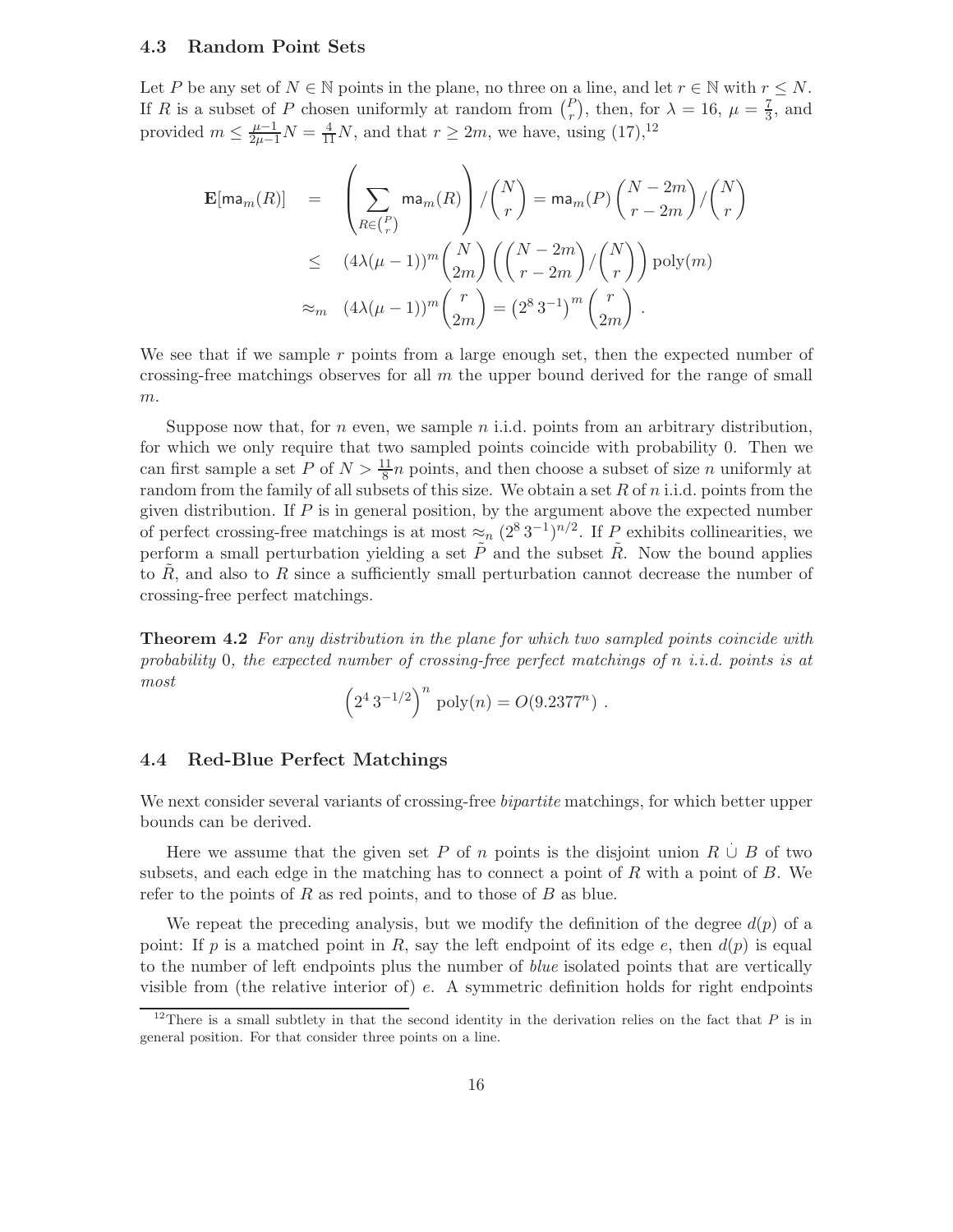and for points  $p \in B$ . (Intuitively, a blue isolated point q has to contribute only to the degrees of red points, because, when we insert an edge emanating from a blue point  $p$ , it cannot connect to q, and it does not matter whether it passes above or below  $q$ ; that is, q does not cause any bifurcation in the ways in which  $p$  can be connected.)

In this case we have

$$
\sum_{p \in P} d(p) \le 4m + 2s,
$$

because each isolated point contributes to the degree of only two matched points. This changes the bounds in Lemma 2.1 to

$$
2n \le 4v_0 + 3v_1 + 2v_2 + v_3 + 4s , \text{ and}
$$
  

$$
3n \le 5v_0 + 4v_1 + 3v_2 + 2v_3 + v_4 + 5s .
$$

The rest of the analysis continues verbatim, except that now the recurrence (8) involves the factors  $\frac{12(s+2)}{n-2s}$  and  $\frac{16(s+2)}{n-5s/3}$ , or, in other words,  $(\lambda, \mu) = (12, 2)$  (with  $\rho = 1/3$ ) and  $(16, \frac{5}{3})$ (with  $\rho = 2/7$ ), respectively. The first factor is superior for  $s < \frac{n}{3}$ , i.e.,  $m > \frac{n}{3}$ .

We thus obtain, with  $k = \lfloor \frac{n}{6} \rfloor$ , a bound of

$$
\left(\prod_{i=0}^{k-1} \frac{12(2i+2)}{n-4i}\right) \overline{G}_{16,5/3}(n/2-k,n)
$$

for the number of perfect red-blue matchings. Manipulating it, as above, yields:

**Theorem 4.3** Let P be a set of n points in the plane each one colored red or blue. Then the number of red-blue perfect crossing-free matchings in P is at most

$$
\left(2^{6/5}3^{-3/20}7^{7/10}\right)^n \text{poly}(n) = O(7.6075^n).
$$

#### 4.5 Left-Right Perfect Matchings

Here we assume that  $P$  is partitioned into two disjoint subsets  $L, R$  and consider bipartite matchings in  $L \times R$  such that, for each edge of the matching, its left endpoint belongs to L and its right endpoint to R.

We modify the definition of the degrees of the points, as in the red-blue case, and have, as above,

$$
\sum_{p \in P} d(p) \le 4m + 2s.
$$

The analysis further improves, because when we insert an edge emanating from a point  $p \in L$ , say, the corresponding numbers  $h_i$  must be equal to  $\ell_i$ , since p can only be the left endpoint of the edge. A similar improvement holds for points  $q \in R$ . Hence, we can bound the sum  $4h_0 + 3h_1 + 2h_2 + h_3$  by 12, rather than 24; similarly, we have  $5h_0 + 4h_1 + 3h_2 +$  $2h_3 + h_4 \leq 24$ . That is, we have the two options  $(\lambda, \mu) = (6, 2)$  and  $(8, \frac{5}{3})$ . We thus obtain the bound

$$
\left(\prod_{i=0}^{k-1} \frac{6(2i+2)}{n-4i}\right) \overline{G}_{8,5/3}(n/2-k,n) , \text{ for } k = \lfloor \frac{n}{6} \rfloor,
$$

which leads to the following result.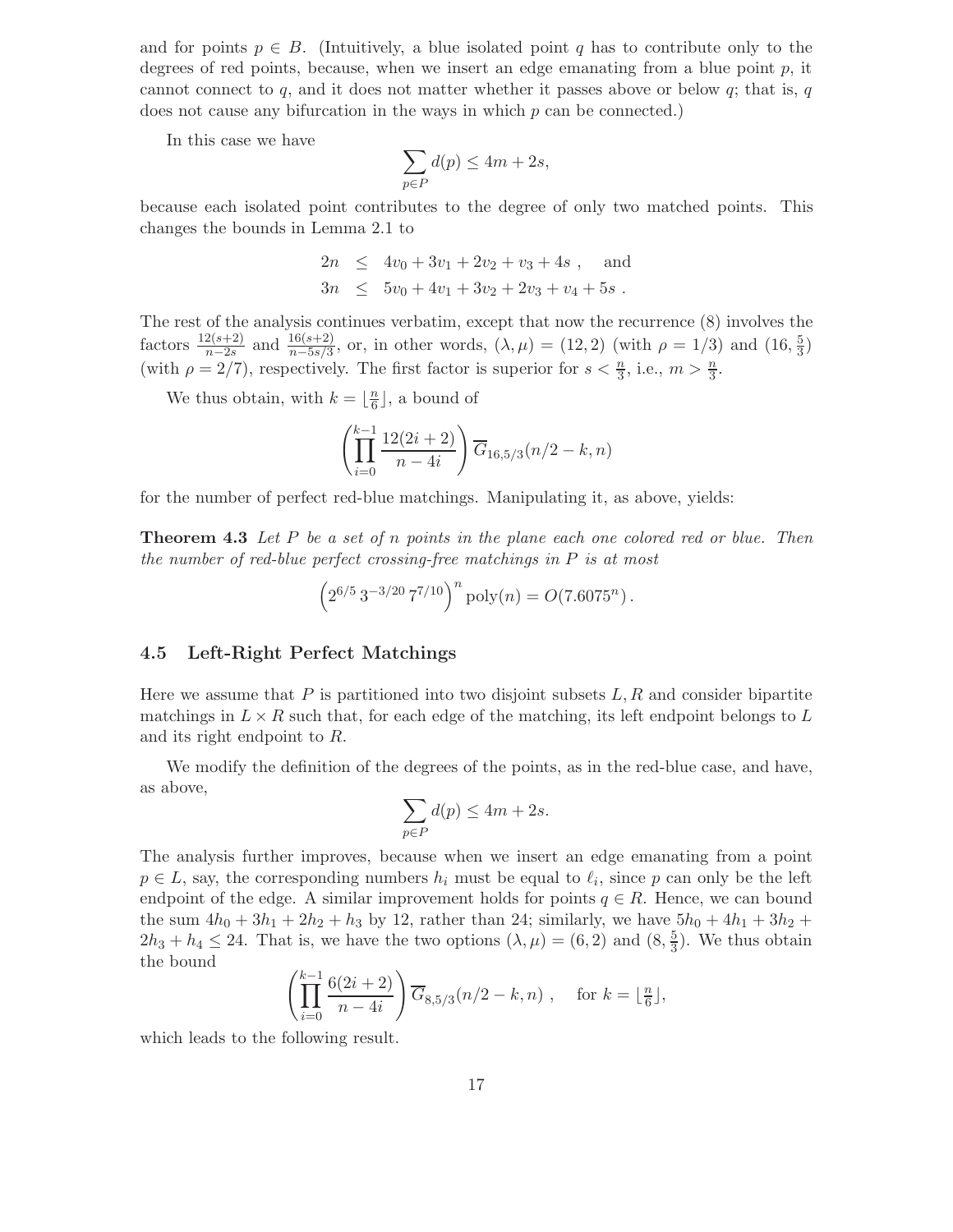**Theorem 4.4** Let P be a set of n points in the plane and assume that the points are classified as left endpoints or right endpoints. Then the number of left-right perfect crossingfree matchings in P that obey this classification is at most

$$
\left(2^{7/10} \, 3^{-3/20} \, 7^{7/10}\right)^n \text{poly}(n) = O(5.3793^n) \ .
$$

#### 4.6 Matchings Across a Line

Consider next the special case of crossing-free bipartite perfect matchings between two sets of  $\frac{n}{2}$  points each that are separated by a line. Here we can obtain an upper bound that is smaller than the one in Theorem 4.4.

**Theorem 4.5** Let n be an even integer. The number of crossing-free perfect bipartite matchings between two separated sets of  $\frac{n}{2}$  points each in the plane is at most  $C_{n/2}^2 < 4^n$ ; (recall that  $C_m$  is the mth Catalan number).

*Proof.* Let L and R be the given separated sets. Without loss of generality, take the separating line  $\lambda$  to be the y-axis, and assume that the points of L lie to the left of  $\lambda$  and the points of R lie to its right. Let M be a crossing-free perfect bipartite matching in  $L \times R$ . For each edge e of M, let  $e_L$  (resp.,  $e_R$ ) denote the portion of e to the left (resp., right) of  $\lambda$ , and refer to them as the *left half-edge* and the *right half-edge* of e, respectively. We will obtain an upper bound for the number of combinatorially different ways to draw the left half-edges of a crossing-free perfect matching in  $L \times R$ . The same bound will apply symmetrically to the right half-edges, and the final bound will be the square of this bound.



In more detail, we ignore  $R$ , and consider collections  $S$ of  $\frac{n}{2}$  pairwise disjoint segments, each connecting a point of L to some point on  $\lambda$ , so that each point of L is incident to exactly one segment. For each segment in S, we label its  $\lambda$ -endpoint by the point of L to which it is connected. The increasing y-order of the  $\lambda$ -endpoints of the segments thus defines a permutation of  $L$ , and our goal is to bound the number of different permutations that can be generated in this way. (In general, this is a strict upper bound on the quantity we seek—see below.)

Figure 8: Recursively counting permutations induced on  $\lambda$  by left half-edges.

We obtain this bound in the following recursive manner. Write  $m := |L| = \frac{n}{2}$ . Sort the points of L from left to right (we may assume that there are no ties—they can be eliminated by a slight rotation of  $\lambda$ ), and let  $p_1, p_2, \ldots, p_m$ 

denote the points in this order. Consider the half-edge  $e_1$  emanating from the leftmost point  $p_1$ . Any other point  $p_j$  lies either above or below  $e_1$ . By rotating  $e_1$  about  $p_1$ , we see that there are at most m (exactly m, if we assume general position) ways to split  $\{p_2, \ldots, p_m\}$ into a subset  $L_1^+$  of points that lie above  $e_1$  and a complementary subset  $L_1^-$  of points that lie below  $e_1$ , where in the *i*-th split,  $|L_1^+| = i - 1$  and  $|L_1^-| = m - i$ . Note that, in any crossing-free perfect bipartite matching that has  $e_1$  as a left half-edge incident to  $p_1$ , all the points of  $L_1^+$  (resp., of  $L_1^-$ ) must be incident to half-edges that terminate on  $\lambda$  above (resp., below) the  $\lambda$ -endpoint of  $e_1$ ; see Figure 8.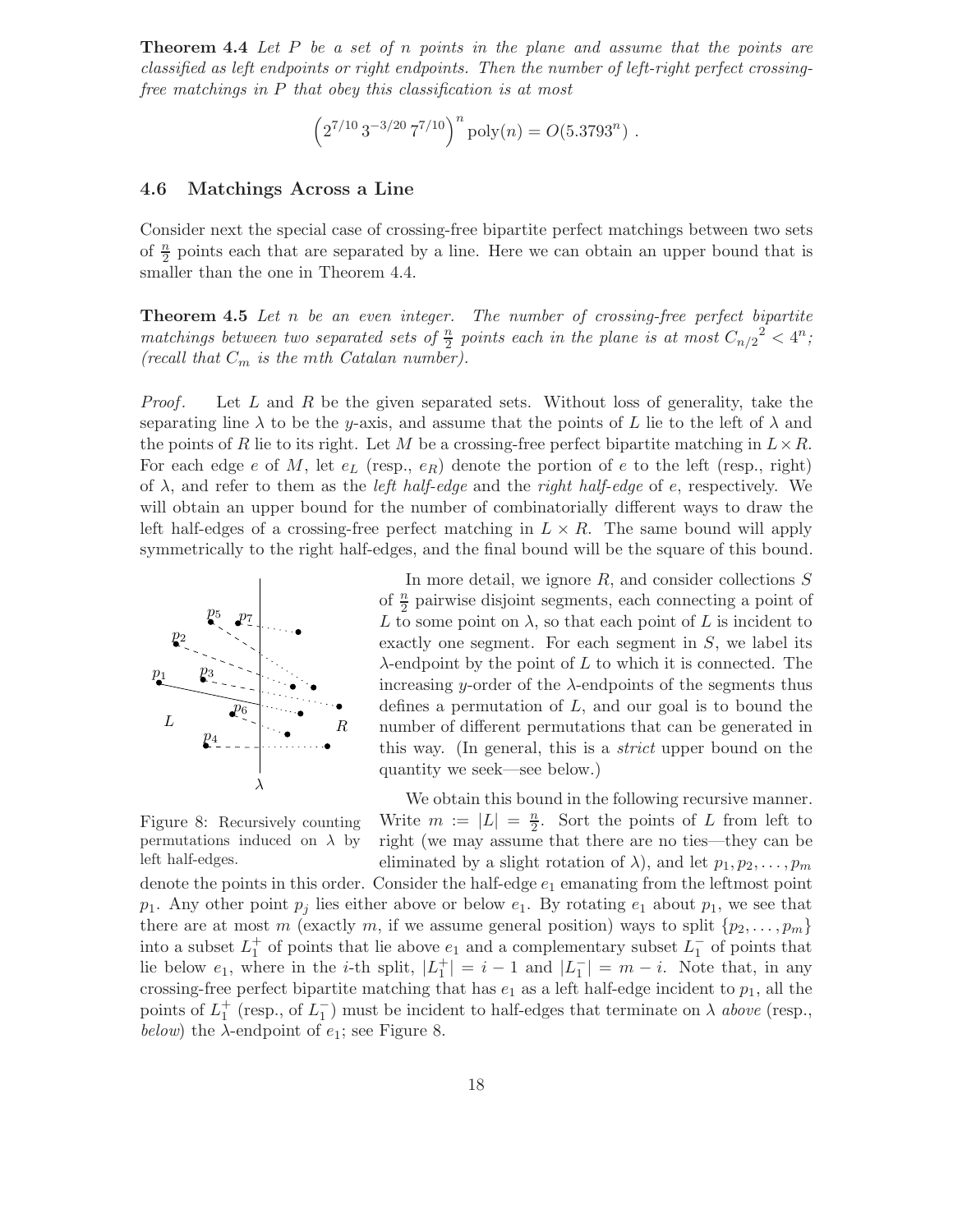Hence, after having fixed  $i$ , we can proceed to bound recursively and separately the number of permutations induced by  $L_1^+$ , and the number of those induced by  $L_1^-$ . In other words, denoting by  $\Pi(m)$  the maximum possible number of different permutations induced in this way by a set L of  $m$  points (in general position), we get the following recurrence

$$
\Pi(m) \le \sum_{i=1}^{m} \Pi(i-1)\Pi(m-i),
$$

for  $m \geq 1$ , where  $\Pi(0) = 1$ . However, this is the recurrence that (with equality) defines the Catalan numbers, so we conclude that  $\Pi(m) \leq C_m$ .



A (probably weak) upper bound for the number of crossing-free perfect bipartite matchings in  $L \times R$  is thus  $C_m^2$ . Indeed, for any permutation  $\pi_L$  of L and any permutation  $\pi_R$  of R, there is at most one crossing-free perfect bipartite matching in  $L \times R$  that induces both permutations. Namely, it is the matching that connects the

Figure 9: A left and a right permutation which are not compatible.

j-th point in  $\pi_L$  to the j-th point in  $\pi_R$ , for each  $j = 1, \ldots, m$ . See Figure 9 for an example of two such permutations that do not yield a (straight-edge) crossing-free matching.

We thus obtain the asserted upper bound  $C_m^2 = C_{n/2}^2 < 4^n$ .

## 口

## 5 Two Implications

#### 5.1 Spanning Cycles

**Theorem 5.1** Let P be a set of n points in the plane. Then the number of crossing-free spanning cycles satisfies

$$
\mathsf{sc}(P) \leq (2^{7/5} 3^{7/10} 7^{7/5})^n \text{poly}(n) = O(86.8089^n) .
$$

*Proof.* Let P be a given set of n points. We construct a new set P' of 2n points by creating two copies  $p^+, p^-$  of each point  $p \in P$ , and by placing these copies co-vertically very close to the original location of p, with  $p^+$  lying above  $p^-$ .

Let  $\pi$  be a cycle in P. We map  $\pi$  to a perfect matching in P' as follows. For each  $p \in P$ , let q, r be its neighbors in  $\pi$ . (i) If both q, r lie to the left of p, with the edge qp lying above rp, we connect  $p^+$  to either  $q^+$  or  $q^-$ , and connect  $p^-$  to either  $r^+$  or  $r^-$  (the actual choices will be determined at  $q$  and  $r$  by similar rules). (ii) The same rule applies in the case where both  $q, r$  lie to the right of p. (iii) If q lies to the left of p and r lie to the right of p, then we connect  $p^+$  to either  $q^+$  or  $q^-$ , and connect  $p^-$  to either  $r^+$  or  $r^-$ . It is clear that the resulting graph  $\pi^*$  is a crossing-free perfect matching in  $P'$ , assuming general position of the points of P, if we draw each pair of points  $p^+, p^-$  sufficiently close to each other. See Figure 10 for an illustration.

We assign to each point  $p \in P$  a label that depends on  $\pi$ . A point whose two neighbors in  $\pi$  lie to its left is labeled as a *right point*, a point whose two neighbors in  $\pi$  lie to its right is labeled as a *left point*, and a point having one neighbor in  $\pi$  to its right and one to its left is labeled as a middle point.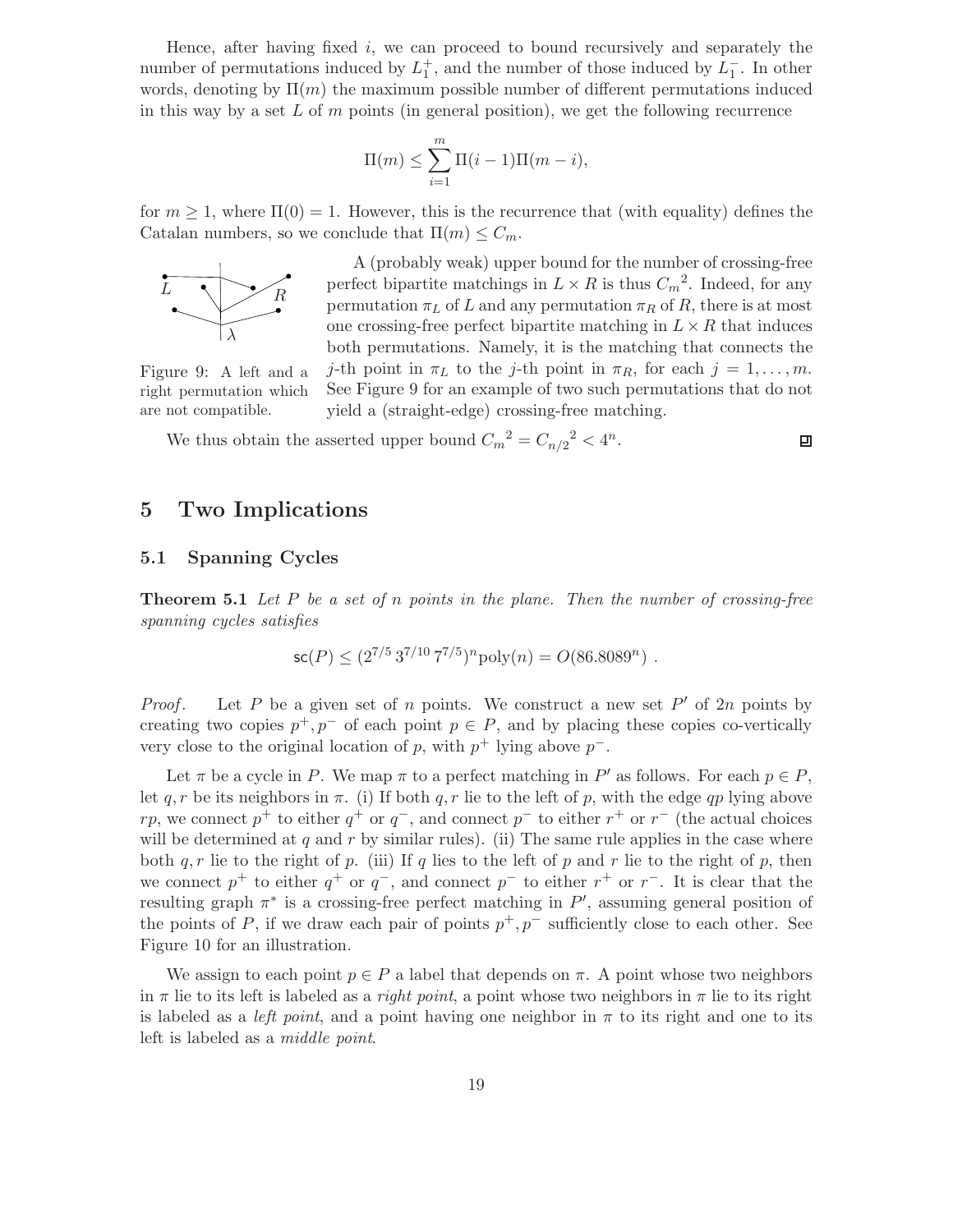We assign the cycle  $\pi$  to the pair  $(\pi^*, \lambda)$ , where  $\pi^*$  is the resulting perfect matching on  $P'$  and  $\lambda$  is the labeling of P, as just defined.

Each pair  $(\pi^*, \lambda)$  can be realized by at most one cycle  $\pi$  in P, by simply merging each pair  $p^+, p^$ back into the original point  $p$ . (The resulting graph need not be a cycle; in general it is a collection of pairwise disjoint cycles.) It therefore suffices to bound the number of such pairs  $(\pi^*, \lambda)$ .



Figure 10: A cycle in P induces a leftright perfect matching in  $P'$ .

A given labeling  $\lambda$  of P uniquely classifies each

point of  $P'$  as being either a left point of an edge of the matching or a right endpoint of such an edge. Hence, the number of crossing-free perfect matchings  $\pi'$  on P' that respect this left-right assignment is at most  $(2^{7/10} \frac{3^{-3}}{20} \frac{7^{7}}{10})^{2n}$ poly $(n)$ . The number of labellings of P is  $3^n$ . Hence, the number of crossing-free cycles in P is at most  $(2^{7/5}3^{7/10}7^{7/5})^n$ poly $(n)$ , as asserted.  $\blacksquare$ 

Clearly, it follows from the proof that the bound holds for the number of crossing-free spanning paths as well, and also for the number of cycle covers (or path covers) of  $P^{13}$ .

#### 5.2 Crossing-free Partitions

We now relate crossing-free partitions of a point set  $P$  to matchings, thereby establishing an upper bound on  $cfp(P)$ .



Spines, isolated  $(O)$ , top  $(\oplus)$ , and bottom  $(\Theta)$  points.

Figure 11: Encoding a crossing-free partition.

To this end, every crossing-free partition of P is mapped to a tuple  $(M, S, I^+, I^-)$  where (see Figure 11)

(i)  $M$  is the matching in  $P$ , whose edges connect the leftmost point to the rightmost point of each set in the partition with at least two elements (we refer to each such segment as the spine of its set),

(ii)  $S$  is the set of all points that form singleton sets in the partition, and

(iii)  $I^+$  (resp.,  $I^-$ ) is the set of points in  $P \setminus S$  that are neither the leftmost nor the rightmost in their set, and which lie above (resp., below) the spine of their set.

We observe that  $M$  is crossing-free, and that the partition is uniquely determined by  $(M, S, I^+, I^-)$ . Therefore, any upper bound on the number of such

tuples will establish an upper bound on the number of crossing-free partitions. For every crossing-free matching M on P there are  $3^{n-2|M|}$  triples  $(S, I^+, I^-)$  which form a 4-tuple with  $M$  (clearly, not all of them have to come from a crossing-free partition, so we overcount). Therefore  $\sum_m 3^{n-2m} \text{ma}_m(P)$  is an upper bound on the number of crossing-free partitions.

Ignoring the  $3<sup>n</sup>$ -factor for the time being, we have to determine an upper bound on  $3^{-2m}$ ma<sub>m</sub> $(P)$ , for which we employ the bound from (19). We observe that  $3^{-2m}\overline{G}_{\lambda,\mu}(m,n)$  =

 $13A$  slight improvement can be obtained by noting that when a cycle has j middle points, we can derive from it  $2^j$  distinct matchings in  $P'$ , by flipping the connections to some of the pairs of  $P'$  that represent middle points.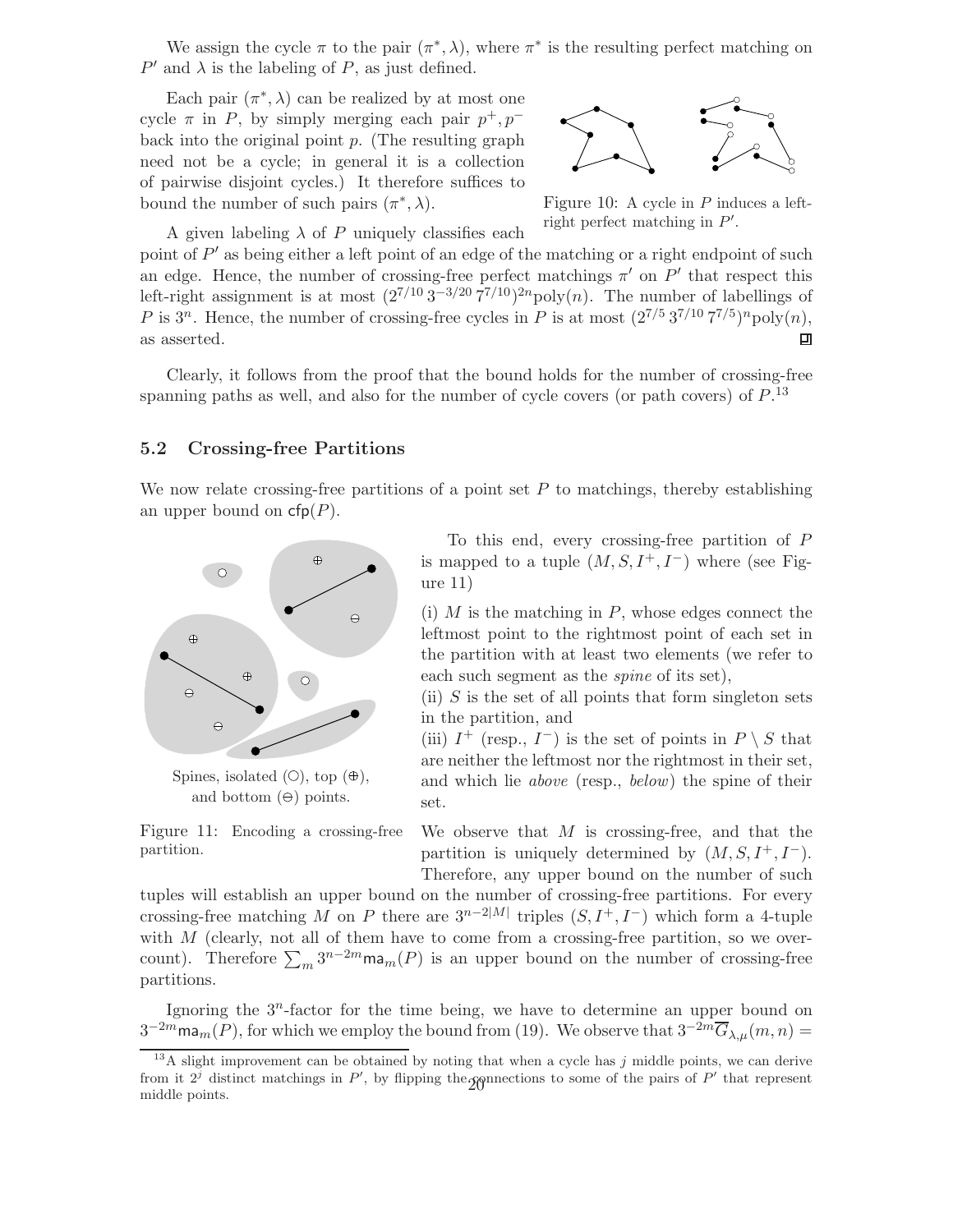$\overline{G}_{\lambda/9,\mu}(m,n)$ , and therefore

$$
3^{-2m} \text{ma}_m(P) \leq \begin{cases} \overline{G}_{16/9,7/3}(m,n) , & m \leq \frac{2n}{5}, \text{ and} \\ \overline{G}_{4/3,3}(m,n) \frac{\overline{G}_{16,7/3}(\frac{2n}{5},n)}{\overline{G}_{12,3}(\frac{2n}{5},n)} , & \text{otherwise.} \end{cases}
$$
(20)

Since  $\frac{16}{9} \geq \frac{7}{3} - 1$  (see (18)) the peak will not occur in the "small m"-range of  $\overline{G}_{16/9,7/3}$ . In its "big m"-range, the maximum occurs at m roughly  $\frac{14n}{37}$  (see (16)) which lies in the interval  $\left[\frac{4}{11}, \frac{2}{5}\right]$ . Also,  $G_{4/3,3}$  peaks for  $m \leq \frac{2n}{5}$  since  $\frac{4}{3} \leq 3 - 1$  (consult (18)). Therefore, the bound peaks at m roughly  $\frac{14n}{37}$  with the value

$$
3^{n} \overline{G}_{16/9,7/3}(\lfloor \frac{14n}{37} \rfloor, n) \approx_{n} (2^{4/7} 3^{-1/2} 11^{11/14} 37^{3/14})^{n}.
$$

Note that we could have estimated the number of 4-tuples by first choosing a subset  $Q$ , which is the union of S and the endpoints of  $M$ , then choose a matching in  $Q$ , and then partition  $P \setminus Q$  into  $I^+ \cup I^-$ . This leads to a bound of  $\approx_n \sum_k {n \choose k} c^k 2^{n-k} = (c+2)^n$ , where c is the constant in the bound for all matchings. This yields a bound of  $O(12.43^n)$  which falls short of our bound obtained above.

**Theorem 5.2** Let P be a set of n points in the plane. Then the number of crossing-free partitions satisfies

$$
\text{cfp}(P) \le \left(2^{4/7} 3^{-1/2} 11^{11/14} 37^{3/14}\right)^n \text{poly}(n) = O(12.2388^n) .
$$

### 6 Lower Bounds

In this section we briefly derive the lower bounds mentioned in Table 1. Most of them rely on an analysis of the so-called *double chain*, as it was first considered by García, Noy, and Tejel [21] in the context of crossing-free graphs. For matchings across a line (and left-right matchings) we use a different configuration.

#### 6.1 The Double Chain

Given  $m \in \mathbb{N}$ , the double chain  $D_{2m}$  consists of  $n := 2m$  points. There is an upper half  $U_m$  of m points on the parabola  $y = \frac{x^2+1}{2}$ with their x-coordinates in  $[-1, +1]$ , and there is a lower half  $\tilde{L}_m$ of m points on the parabola  $y = -\frac{x^2+1}{2}$  in the same x-range. The important property is that  $U_m$  and  $L_m$  are in convex position, and the relative interior of each segment connecting a point from  $U_m$ with a point from  $L_m$  is disjoint from the convex hulls of  $U_m$  and of  $L_m$ , and thus cannot cross any segment connecting points within these sets.



Figure 12: The double

chain  $D_{18}$ .

García et al. [21] show, among others, that  $\mathsf{sc}(D_{2m}) = \Omega(4.64^n)$ and that

$$
\mathsf{pm}(D_{2m}) = \sum_{k=0}^{\lfloor m/2 \rfloor} \binom{m}{2k}^2 C_k^2 \approx_n 3^n . \tag{21}
$$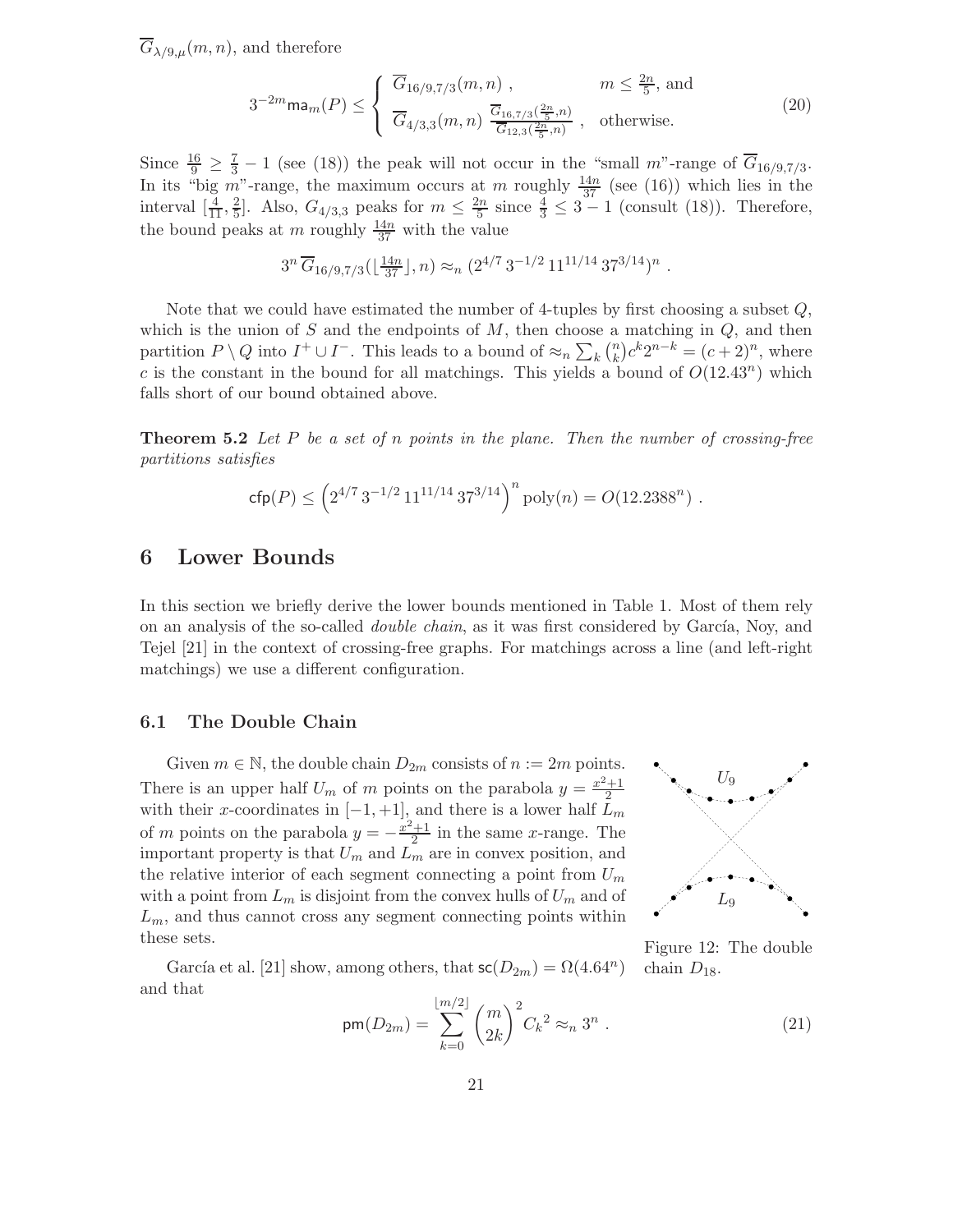We wish to recapitulate the argument for the latter bound. A crossing-free perfect matching with k inner edges within  $U_m$  leaves  $m-2k$  points in  $U_m$  to be matched to the same number of points in  $L_m$ . So within  $L_m$ , we also have k inner edges. If we choose the  $2k$ endpoints in  $U_m$  for the inner edges  $\binom{m}{2k}$  choices) then we have  $C_k$  possibilities to connect them in a perfect crossing-free matching; the same bound applies to  $L_m$ . The remaining points from  $U_m$  and  $L_m$  allow exactly one crossing-free perfect matching from the upper set to the lower set. This gives the bound in (21). (The estimate for the sum builds on the observation that  $\sum_{i=0}^{N} a_i^2 \approx_N \left(\sum_{i=0}^{N} a_i\right)^2$  for nonnegative real numbers  $a_i$ .)

In a similar fashion we can argue now for

$$
\operatorname{ma}(D_{2m}) = \sum_{k=0}^m \binom{m}{k}^2 M_k^2 \approx_n 4^n,
$$

where  $M_k = \sum_i \binom{k}{2i} C_i = \Theta(k^{-3/2}3^k)$  is the kth Motzkin number that counts the number of all matchings of  $k$  points in convex position [31].

Crossing-free partitions. Along similar lines we easily get a lower bound of

$$
\mathsf{cfp}(D_{2m}) \ge \sum_{k=0}^m \binom{m}{k}^2 C_k^2 \approx_n 5^n.
$$

This bound for crossing-free partitions counts only a restricted class of such partitions, namely those composed of a matching between  $m - k$  points in  $U_m$  with  $m - k$  points in  $L_m$ , together with crossing-free partitions among the remaining k points in  $U_m$  and among the remaining k points in  $L_m$ .

Let us perform an exhaustive counting of crossing-free partitions of the double chain. Here are the ingredients.

Recall first that for  $N \in \mathbb{N}_0$ ,  $i \in \mathbb{N}$ , the number N can be written as an ordered sum of i nonnegative integers in  $\binom{N+i-1}{i-1}$  ways, and as an ordered sum of i positive integers in  $\binom{N-1}{1}$  $i-1$ ) ways.

Now we "prepare" the upper half  $U_m$  for a crossing-free partition as follows. We specify the number  $k$  of parts that extend to the lower half, and we also specify which  $k$  contiguous nonempty subsequences of points of  $U_m$  form the upper portions of these extended parts; we refer to these sequences as *docking places*. If the overall size of these docking places is  $k + \ell$ , we have to specify numbers  $a_i \in \mathbb{N}_0$ ,  $0 \le i \le k$ , which are the sizes of intermediate non-docking parts, and numbers  $b_i \in \mathbb{N}$ ,  $1 \le i \le k$ , which are the sizes of docking parts, so that  $m = a_0 + b_1 + a_1 + \cdots + b_k + a_k$ , with  $\sum a_i = m - k - \ell$  (and so  $\sum b_i = k + \ell$ ).

There are  $\binom{m-k-\ell+(k+1)-1}{(k+1)-1}$  $=\binom{m-\ell}{k}$  ways to choose the  $a_i$ 's, and  $\binom{k+\ell-1}{k-1}$ ) ways to choose the  $b_i$ 's. That is, the number of configurations with k docking places (with the non-docking points already forming a crossing-free partition within  $U_m$ ) is exactly

$$
\sum_{\ell=0}^{m-k} \binom{m-\ell}{k} \binom{k+\ell-1}{k-1} C_{m-k-\ell} .
$$

Hence, repeating the same analysis to the lower half  $L_m$ , and observing that, as in the case of matchings, there is a unique way to connect the upper and lower docking places in a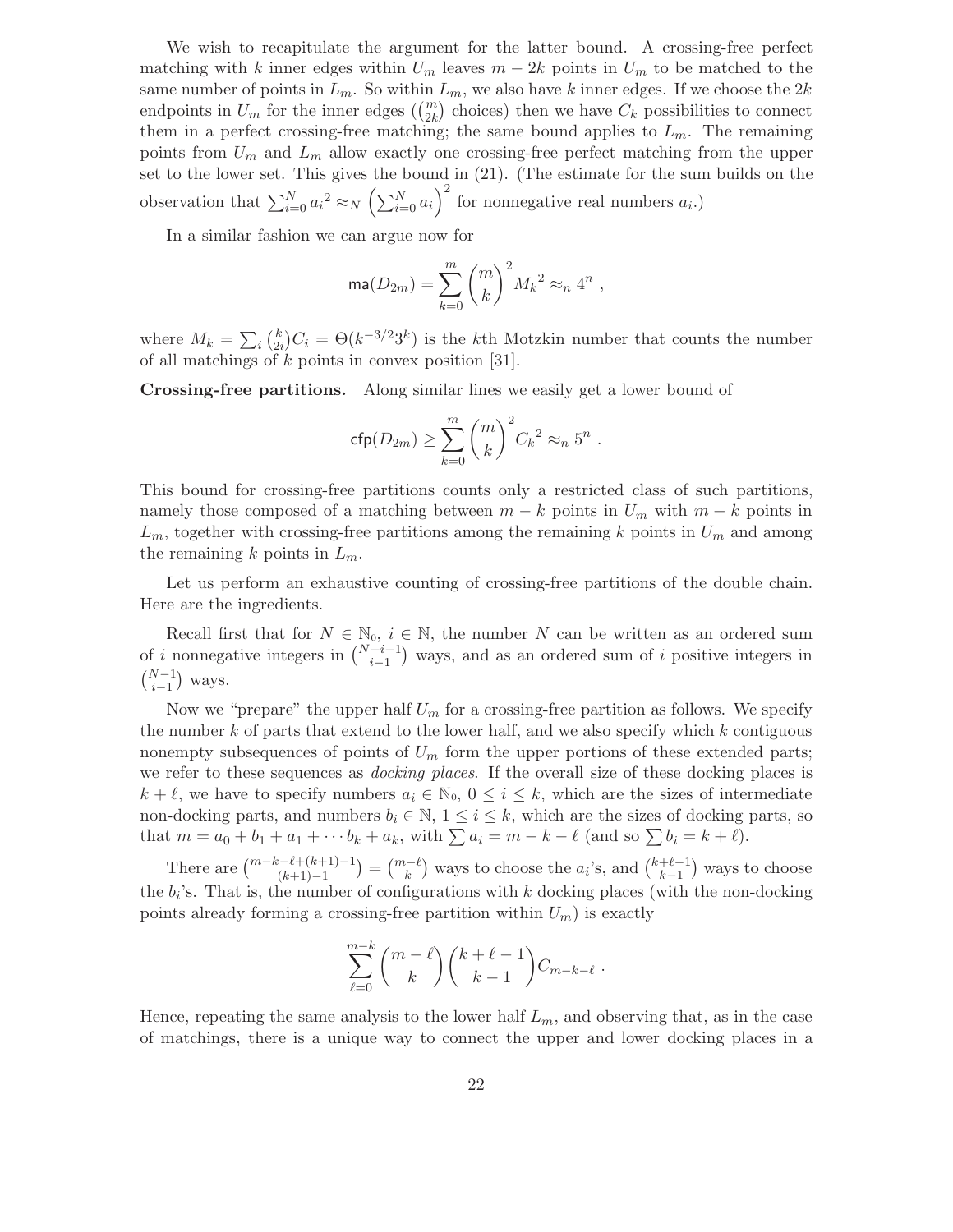non-crossing manner, we obtain

$$
\text{cfp}(D_{2m}) = C_m^2 + \sum_{k=1}^m \left( \sum_{\ell=0}^{m-k} {m-\ell \choose k} {k+\ell-1 \choose k-1} C_{m-k-\ell} \right)^2.
$$

So for an estimate up to a polynomial factor in  $m$ , it remains to find k and  $\ell$  so that  $f(m, \ell, k) := {m-\ell \choose k} {k+\ell-1 \choose k-1}$  $k-1$  $\big)C_{m-k-\ell}$  is large. We have

 $f(m, |0.05m|, |0.22m|) > 5.23<sup>m</sup> \text{poly}(m)$ ,

which gives  $\mathsf{cfp}(D_{2m}) > (5.23^m \text{poly}(m))^2 = 5.23^n \text{poly}(n)$ . (The coefficients 0.05 and 0.22) were chosen via a numerical experimentation.)

**Red-blue matchings.** It is worthwhile to notice that if we color n points in convex position, n even, alternately red and blue along the boundary of their convex hull, then all perfect matchings on this set are compatible with this coloring. That is, we have a colored set of *n* points with  $C_{n/2} \approx 2^n$  crossing-free perfect red-blue matchings. Again, we will employ the double chain for a better lower bound.

Assume m to be even, consider  $D_{2m}$ , and color the points in  $U_m$  alternately red and blue, starting with red at the leftmost point. Then color  $L_m$  alternately blue and red, starting with blue at the leftmost point. Given that coloring we generate perfect red-blue matchings as follows.

- Choose some  $k, 0 \leq k \leq \frac{m}{2}$ .
- Select k red points in  $U_m$  ( $\binom{m/2}{k}$  possibilities).
- Select k blue points in  $L_m$  ( $\binom{m/2}{k}$  possibilities).
- Match the selected red points and their next (to the right) blue neighbors in  $U_m$  with the selected blue points and their next (to the right) red neighbors in  $L_m$ . This can be done in a unique crossing-free manner, which is also red-blue compatible.
- Match the remaining  $m 2k$  points in  $U_m$ . By the way points were selected, the remaining points are still alternately red and blue and thus allow  $C_{m/2-k}$  red-blue matchings, and the same holds for the lower chain  $L_m$ .

This gives

$$
\sum_{k=0}^{m/2} {m/2 \choose k}^2 C_{m/2-k}^2 \approx_m \sum_{k=0}^{m/2} {m/2 \choose k}^2 (4^{m/2-k})^2 \approx_m 5^m = \sqrt{5}^n = \Omega(2.23^n)
$$

perfect crossing-free red-blue matchings as claimed in Table 1. The above procedure does not catch all possible perfect crossing-free red-blue matchings—a more accurate analysis might lead to a better bound.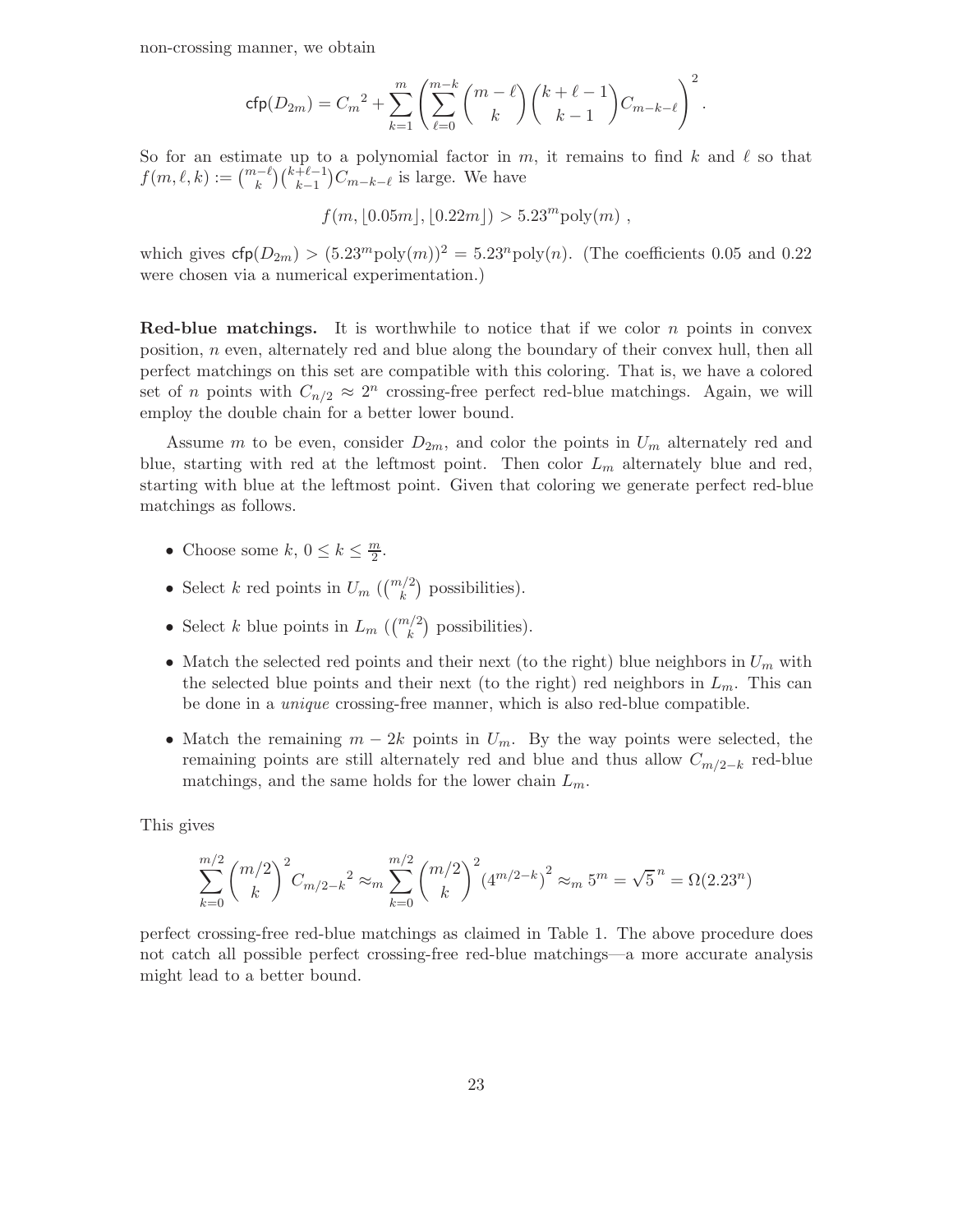Perfect matchings in random sets. Finally, let us describe a distribution in the plane such that the expected number of crossing-free perfect matchings of  $n$  i.i.d. points, for  $n$ even, is at least  $3^n / \text{poly}(n)$ . We draw a random point p by first choosing an x uniformly at random in  $[-1, +1]$ , and then by letting  $p = (x, \frac{x^2+1}{2})$  or  $p = (x, -\frac{x^2+1}{2})$ , each of the two possibilities with probability  $\frac{1}{2}$ . A set P of n i.i.d. points from this distribution is of the form  $U_k \cup L_{n-k}$  with probability  $\frac{1}{2^n} {n \choose k}$ . Therefore,

$$
\mathbf{E}[\mathsf{pm}(P)] = \frac{1}{2^n} \sum_{k=0}^n \binom{n}{k} \mathsf{pm}(U_k \cup L_{n-k}) \geq \frac{1}{2^n} \binom{n}{n/2} \mathsf{pm}(\underbrace{U_{n/2} \cup L_{n/2}}_{D_n}) \approx_n 3^n \; .
$$

#### 6.2 Matchings Across a Line

We present a simple construction with about  $2<sup>n</sup>$  different crossing-free perfect bipartite matchings across a line.



Assume that  $n = 8k$ , and refer to Figure 13. Take two disjoint horizontal segments that lie on the  $x$ -axis to the left of the y-axis, and place on each of them  $2k$  points. Denote by  $A$  (resp.,  $B$ ) the set of points on the left (resp., right) segment. The set L is  $A \cup B$ . To form R, draw two lines that separate A and B, one with positive slope and one with negative slope. Place  $2k$  points on each of these lines to the right of the y-axis, and denote the set on the line with positive (resp., negative) slope by C (resp., D). The set R is  $C \cup D$ .

Figure 13: The lower bound construction for crossing-free perfect matchings across a line.

In order to specify a crossing-free perfect bipartite matching, we proceed as follows: Split A into two sets  $A_C$  and  $A_D$ of size k each, split B into two sets  $B<sub>C</sub>$  and  $B<sub>D</sub>$  of size k each,

split C into two sets  $C_A$  and  $C_B$  of size k each, and split D into two sets  $D_A$  and  $D_B$  of size k each. The total number of choices is  $\binom{2k}{k}^4 \approx_k 2^{8k} = 2^n$ . Now we match  $A_C$  with  $C_A$ ,  $A_D$  with  $D_A$ ,  $B_C$  with  $C_B$ , and  $B_D$  with  $D_B$ , which can always be done in a unique way that is non-crossing; see Figure 13.

We have thus shown:

Theorem 6.1 The maximum number of crossing-free perfect bipartite matchings between two separated sets, each of  $\frac{n}{2}$  points, is at least  $\binom{2\lfloor n/8\rfloor}{\lfloor n/8\rfloor}$  $\int_0^4 \approx_n 2^n$ .

Clearly, this serves also as a lower bound for the more general case of perfect left-right matchings, for which we were not able to improve over the  $2^n$  bound.

## 7 Discussion, Open Problems

Relating the basis-constants. For  $n \in \mathbb{N}$ , let  $\mathsf{pm}(n) := \max_{|P|=n} \mathsf{pm}(P)$  and<sup>14</sup>  $c_{\mathsf{pm}} :=$ lim sup<sub>n→∞</sub>  $\sqrt[n]{pm(n)}$ . In an analogous fashion, define the constants  $c_{\text{ma}}$ ,  $c_{\text{sc}}$ ,  $c_{\text{cfp}}$ , and  $c_{\text{lrpm}}$ 

<sup>&</sup>lt;sup>14</sup>In fact, there is a unique limit for *n* over the even integers.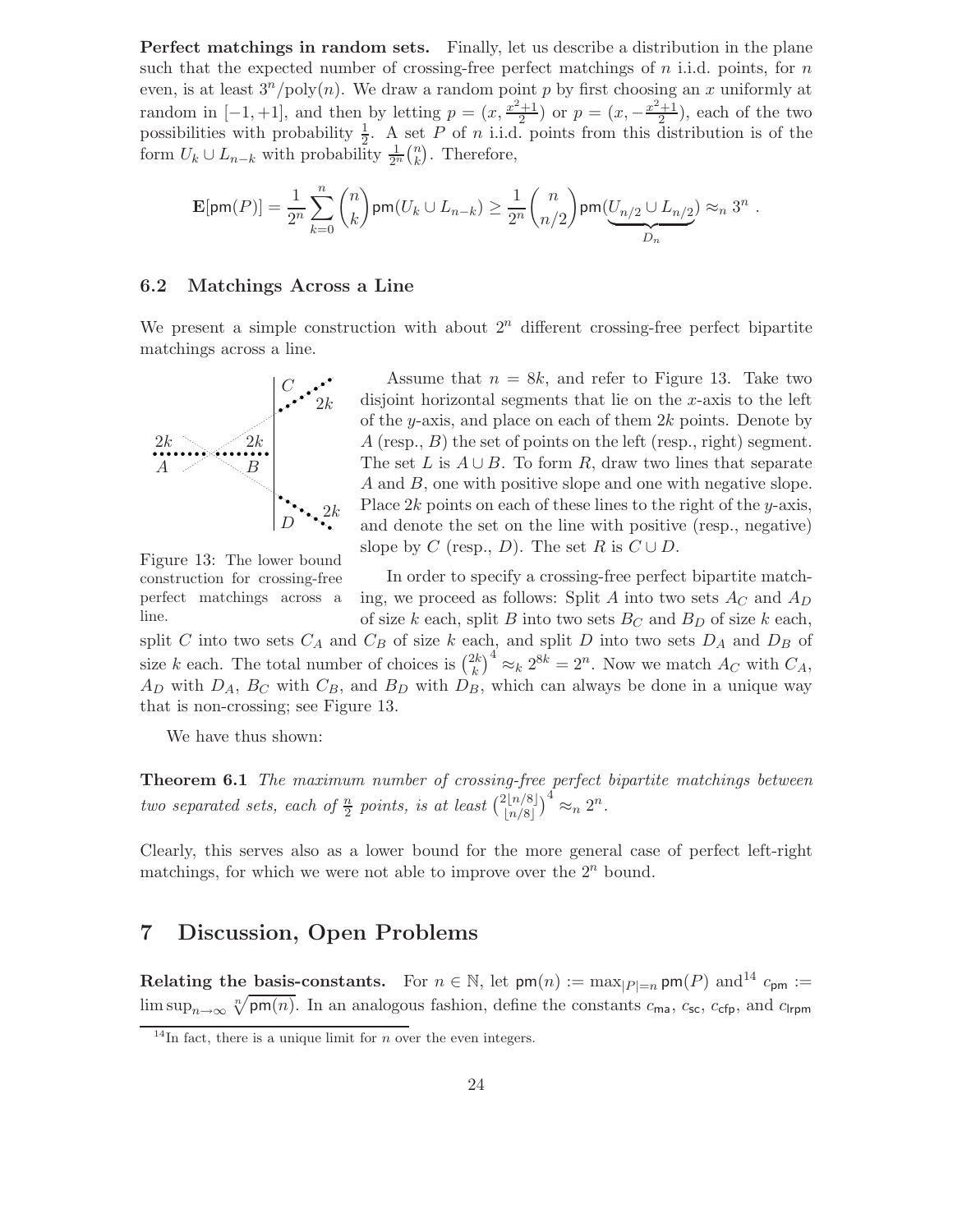for the corresponding matching bounds. Also, define

 $rdpm(n) := \sup_{\mu} \mathbf{E} [p m(P) | P \text{ a set of } n \text{ i.i.d. points from distribution } \mu],$ 

and put  $c_{\text{rdpm}} := \limsup_{n \to \infty} \sqrt[n]{r \text{dpm}(n)}$ .

Apart from the absolute bounds that we derived for these constants, we have shown a number of relations among them, e.g.

$$
c_{\rm pm} \leq 2^{1/3} 5^{-1/6} c_{\rm ma} \quad \text{(note also that } c_{\rm ma} \leq c_{\rm pm} + 1),
$$
  
\n
$$
c_{\rm sc} \leq 3 c_{\rm lrpm}^2 \quad \text{(also } c_{\rm sc} \leq c_{\rm pm}^2), \text{ and}
$$
  
\n
$$
c_{\rm cfp} \leq c_{\rm ma} + 2 \quad \text{(see the remark preceding Theorem 5.2)}.
$$

We also derived a better upper bound on  $c_{\text{rdpm}}$  than on  $c_{\text{pm}}$  (while these constants still share the same lower bound of 3). It would be interesting to know whether that is an artifact of our proof. We believe not, supported by the following observation: If we consider four points, then in non-convex position they have three crossing-free perfect matchings. If, however, we choose four i.i.d. points from any distribution, then they are in non-convex position with probability less than  $\frac{5}{8}$  [28], and thus the expected number of crossing-free perfect matchings is less than  $\frac{5}{8} \cdot 3 + \frac{3}{8} \cdot 2 = 2.625$ .

#### Conjecture 1  $c_{\text{rdpm}} < c_{\text{pm}}$ .

Also, can the bound for i.i.d. points be improved for specific distributions, uniform distribution in a disk, say?

Counting and enumeration. As far as we know, the algorithmic complexity of computing the number  $\textsf{pm}(P)$  of crossing-free perfect matchings for a set P of points is open neither a polynomial algorithm is known, nor any lower bounds, #P-complete, say. The same is true for the numbers  $tr(P)$ ,  $sc(P)$ , etc.

The situation looks somewhat more promising for enumeration. For triangulations and crossing-free spanning trees of a point set, Avis and Fukuda [8] show how to enumerate these objects in time  $poly(n)$  times the size of the output (see [27] for an application for enumeration of crossing-free graphs on a point set).

Nothing of the kind is known for perfect crossing-free matchings and spanning cycles. We mention on the side that *maximal* crossing-free matchings can be enumerated efficiently, due to a general result of that kind for maximal cliques in graphs [11]. To see this, define a graph for an *n* point set as follows. Let the vertices be the  $\binom{n}{2}$  segments connecting pairs of points. Two such segments are connected by an edge if they are disjoint, i.e. they neither cross nor share an endpoint. Now cliques in this graphs correspond to crossing-free matchings of the point set.

For perfect crossing-free matchings, we would need maximum cliques in the constructed graph. For these, no efficient enumeration algorithms exist (and are unlikely to exist at all), but it is still feasible that the special geometric structure allows such an algorithm for our problem.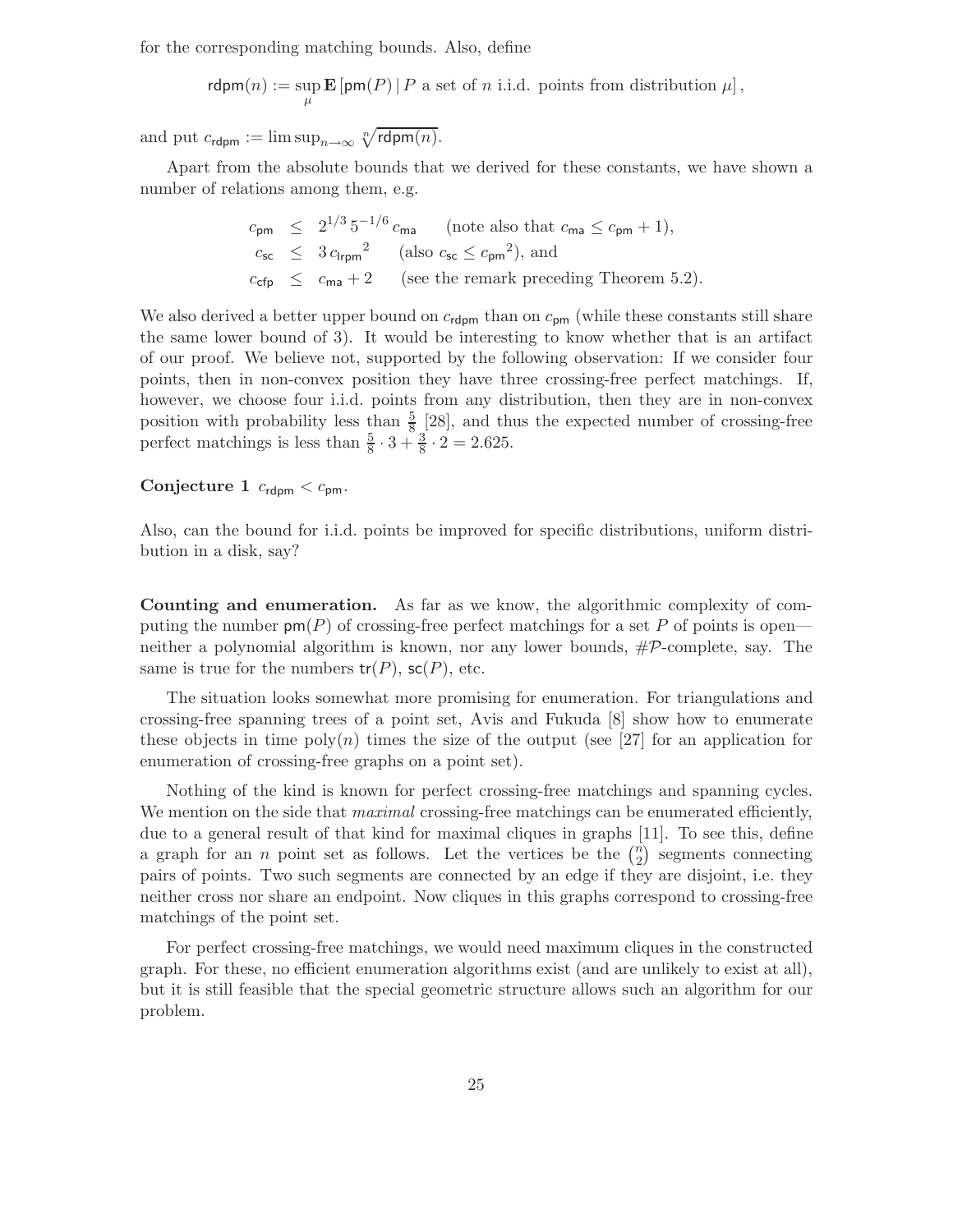Acknowledgment. We thank Andreas Razen for reading a draft of the paper and for several helpful comments.

## References

- [1] O. Aichholzer, T. Hackl, C. Huemer, F. Hurtado, H. Krasser, and B. Vogtenhuber, On the number of plane graphs, Proc. 17th Annual ACM-SIAM Symp. on Discrete Algorithms (2006), 504–513.
- [2] O. Aichholzer, F. Hurtado, and M. Noy, A lower bound on the number of triangulations of planar point sets, Comput. Geom. Theory Appl. 29:2 (2004), 135–145.
- [3] O. Aichholzer and H. Krasser, The point-set order-type database: A collection of applications and results, Proc. 13th Canadian Conf. Comput. Geom. (2001), 17–20.
- [4] M. Ajtai, V. Chvátal, M. M. Newborn, and E. Szemerédi, Crossing-free subgraphs, Annals Discrete Math. 12 (1982), 9–12.
- [5] E. E. Anclin, An upper bound for the number of planar lattice triangulations, J. Combinat. Theory, Ser. A 103:2 (2003), 383–386.
- [6] S. G. Akl, A lower bound on the maximum number of crossing-free Hamiltonian cycles in a rectilinear drawing of  $K_n$ , Ars Combinatorica 7 (1979), 7–18.
- [7] H. Alt, U. Fuchs, and K. Kriegel, On the number of simple cycles in planar graphs, Combinat. Probab. Comput. 8:5 (1999), 397–405.
- [8] D. Avis and K. Fukuda, Reverse search for enumeration, Discrete Appl. Math. 65 (1996), 21–46.
- [9] H.W. Becker, Planar rhyme schemes, Math. Mag. 22 (1948-49), 23–26.
- [10] M. Benkert, I. Reinbacher, M. van Kreveld, J. S. B. Mitchell, J. Snoeyink, and A. Wolff, Delineating boundaries for imprecise regions, Algorithmica (2006), to appear.
- [11] I. M. Bomze, M. Budinich, P. M. Pradalos, and M. Pelillo, The maximum clique problem, in: Handbook of Combinatorial Optimization 4 (D.-Z. Du, P. M. Pardalos, eds.), Kluwer Academic, 1999, 1–74.
- [12] P. Brass, W. Moser, and J. Pach, Research Problems in Discrete Geometry, Springer Verlag, New York, 2005.
- [13] V. Capoyleas, G. Rote, G. Woeginger, Geometric clustering, J. Algorithms 12 (1991), 341–356.
- [14] V. G. Deineko, M. Hoffmann, Y. Okamoto, and G. J. Woeginger, The traveling salesman problem with few inner points, Operations Research Letters 34:1 (2006), 106–110.
- [15] E. Demaine, Simple polygonizations, http://theory.lcs.mit.edu/~edemaine/polygonization/ (version January 9, 2005).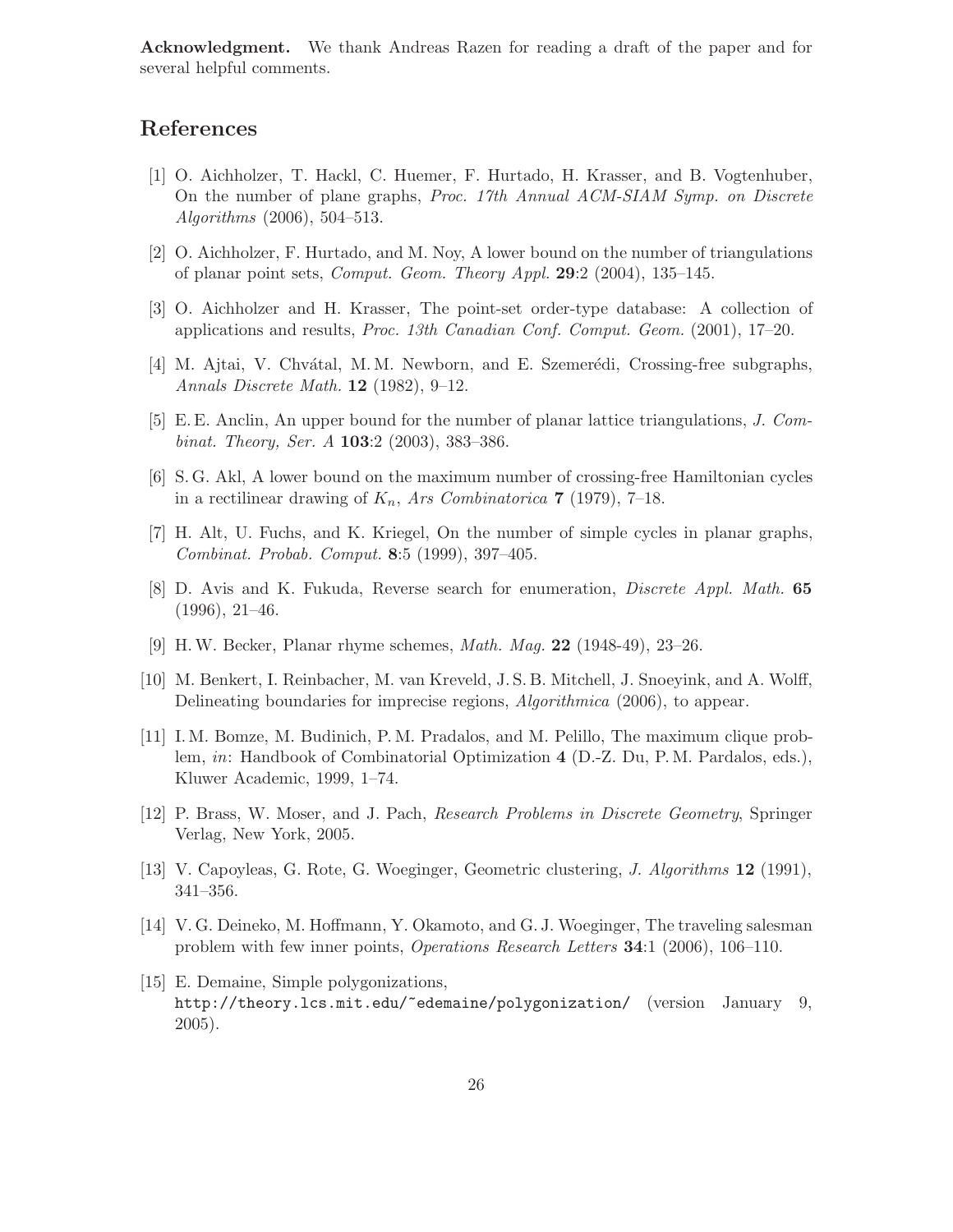- [16] L. Deneen and G. Shute, Polygonizations of point sets in the plane, Discrete Comput. Geom. **3**:1 (1988), 77–87.
- [17] M. O. Denny and C. A. Sohler, Encoding a triangulation as a permutation of its point set, Proc. 9th Canadian Conf. Comput. Geom. (1997), 39–43.
- [18] A. Dumitrescu, On two lower bound constructions, Proc. 11th Canadian Conf. Comput. Geom. (1999).
- [19] H. Edelsbrunner, Algorithms in Combinatorial Geometry, EATCS Monographs on Theoretical Computer Science 10, Springer-Verlag, 1987.
- [20] A. Errera, *Mém. Acad. Roy. Belgique Coll.* 8<sup> $o$ </sup> (2) 11 (1931), 26 pp.
- [21] A. García, M. Noy, and J. Tejel, Lower bounds on the number of crossing-free subgraphs of  $K_N$ , Comput. Geom. Theory Appl. 16 (2000), 211–221.
- [22] A. García and J. Tejel, A lower bound for the number of polygonizations of N points in the plane, Ars Combinatorica 49 (1998), 3–19.
- [23] M. Grantson, C. Borgelt, C. Levcopoulos, Minimum weight triangulation by cutting out triangles, in: Proc. 16th Annual Int. Symp. on Algorithms and Computation, Lecture Notes in Computer Science 3827 (2006), 984–994.
- [24] R. B. Hayward, A lower bound for the optimal crossing-free Hamiltonian cycle problem, Discrete Comput. Geom. 2:4 (1987), 327–343.
- [25] F. Hurtado and M. Noy, Counting triangulations of almost-convex polygons, Ars Combinatorica 45 (1997), 169–179.
- [26] V. Kaibel and G. Ziegler, Counting lattice triangulations, British Combinatorial Surveys (C. D. Wensley, ed.), Cambridge University Press, 2003.
- [27] A. Kawamoto, M. P. Bendsøe, and O. Sigmund, Planar articulated mechanism design by graph theoretical enumeration, Struct. Multidisc. Optim. 27 (2004), 295–299.
- [28] L. Lovász, K. Vesztergombi, U. Wagner, E. Welzl, Convex quadrilaterals and  $k$ -sets, in: Towards a Theory of Geometric Graphs (J. Pach, Ed.), AMS Contemporary Mathematics 342 (2004), 139–148.
- [29] F. J. MacWilliams and N. J. A. Sloane, The Theory of Error-Correcting Codes, North-Holland Mathematical Library 16, 1977.
- [30] P. McCabe and R. Seidel, New lower bounds for the number of straight-edge triangulations of a planar point set, Proc. 20th European Workshop Comput. Geom. (2004).
- [31] T. S. Motzkin, Relations between hypersurface cross ratios, and a combinatorial formula for partitions of a polygon, for permanent preponderance, and for non-associative products, Bull. Amer. Math. Soc. 54 (1948), 352–360.
- [32] M. Newborn and W. O. J. Moser, Optimal crossing-free Hamiltonian circuit drawings of the  $K_n$ , J. Combinat. Theory, Ser. B 29 (1980), 13-26.